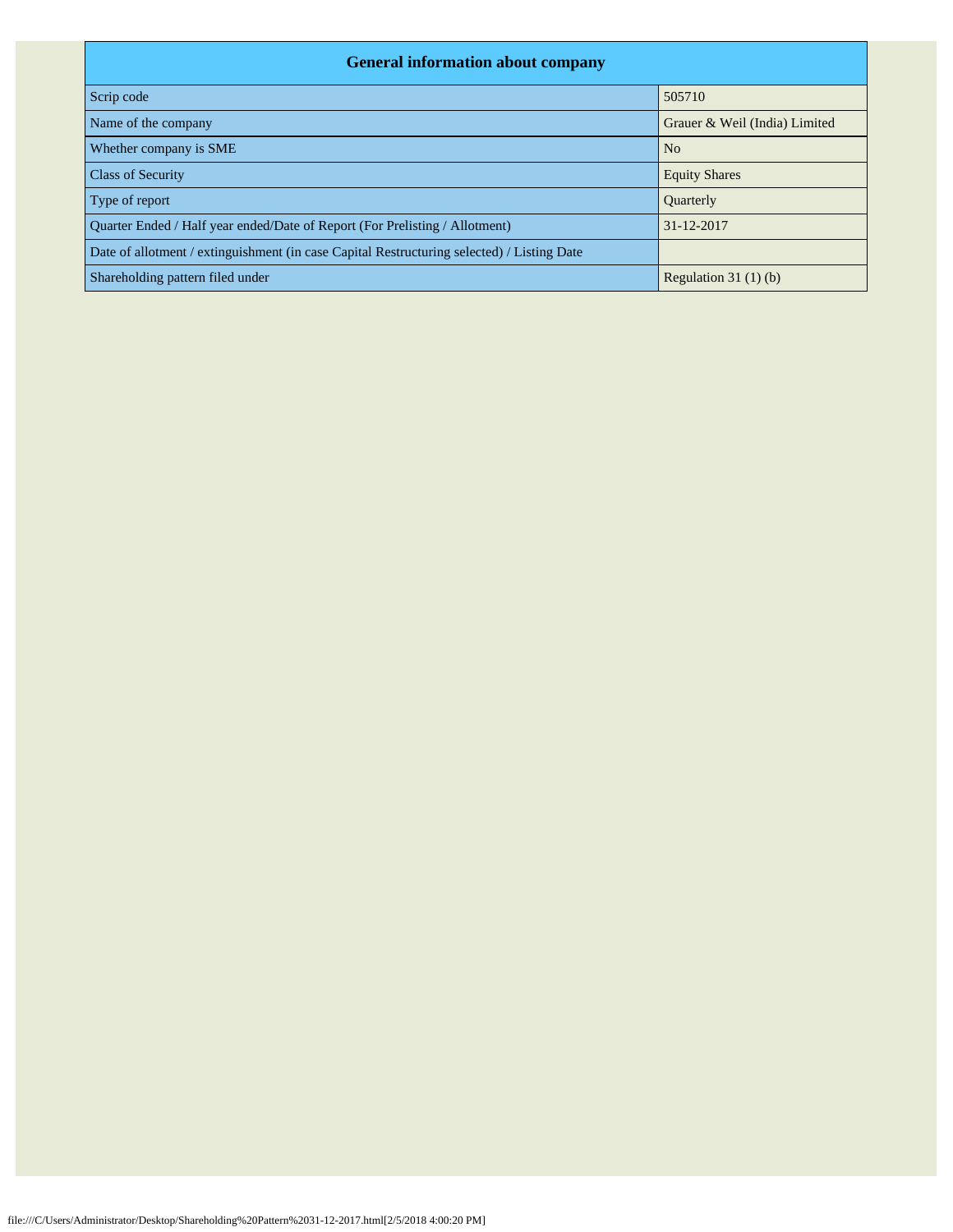| Sr. No.         | <b>Particular</b>                                                                      | Yes/No         |
|-----------------|----------------------------------------------------------------------------------------|----------------|
|                 | Whether the Listed Entity has issued any partly paid up shares?                        | N <sub>o</sub> |
| $\overline{2}$  | Whether the Listed Entity has issued any Convertible Securities?                       | N <sub>o</sub> |
| $\overline{3}$  | Whether the Listed Entity has issued any Warrants?                                     | N <sub>o</sub> |
| $\overline{4}$  | Whether the Listed Entity has any shares against which depository receipts are issued? | N <sub>o</sub> |
| 5               | Whether the Listed Entity has any shares in locked-in?                                 | N <sub>0</sub> |
| $\overline{6}$  | Whether any shares held by promoters are pledge or otherwise encumbered?               | N <sub>o</sub> |
| $7\phantom{.0}$ | Whether company has equity shares with differential voting rights?                     | N <sub>o</sub> |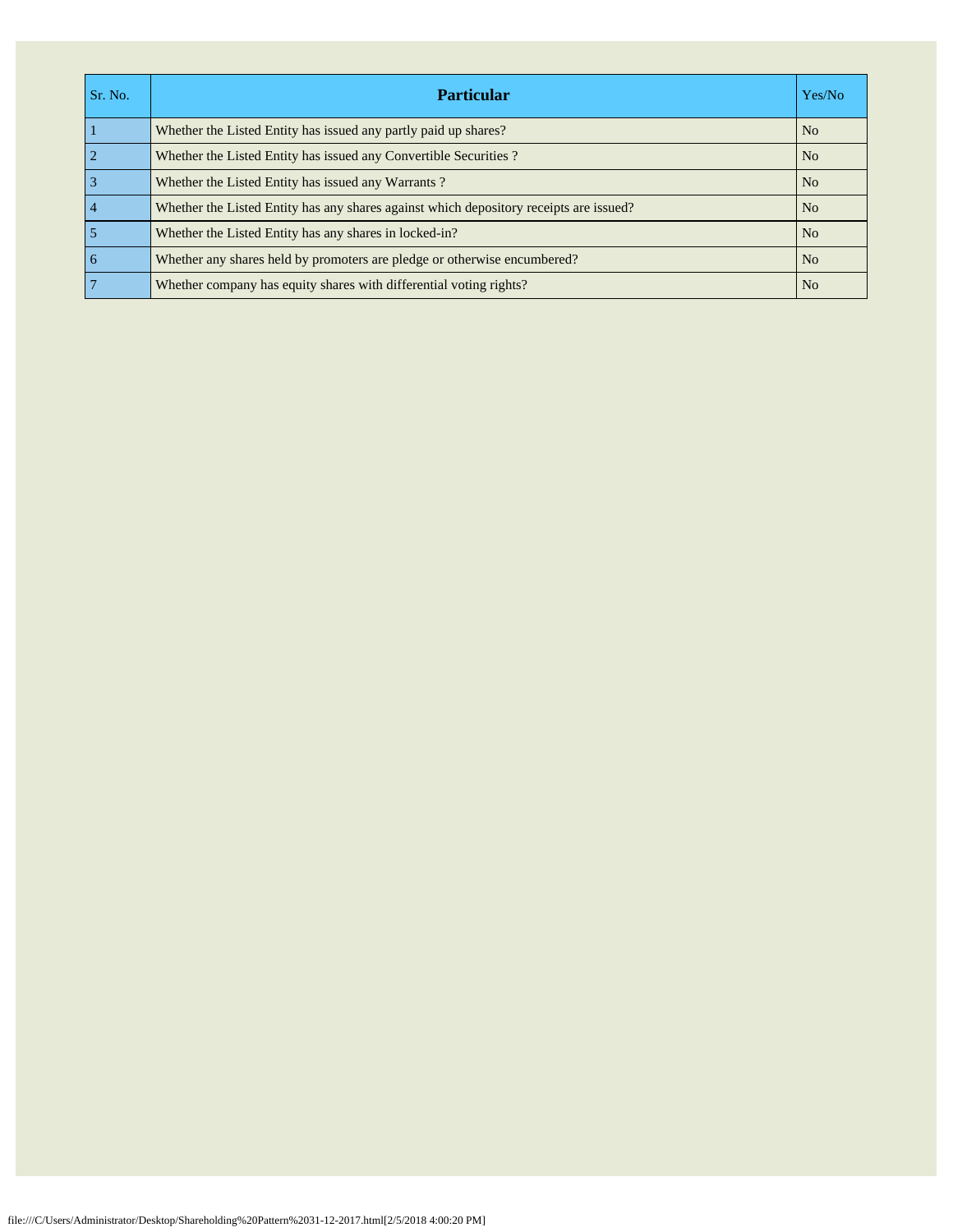|              | Table I - Summary Statement holding of specified securities |                       |                         |                                 |                                |                                  |                                                                                                                            |                                                                  |               |           |                                 |  |  |
|--------------|-------------------------------------------------------------|-----------------------|-------------------------|---------------------------------|--------------------------------|----------------------------------|----------------------------------------------------------------------------------------------------------------------------|------------------------------------------------------------------|---------------|-----------|---------------------------------|--|--|
|              |                                                             |                       | No. of                  | No. Of<br>Partly                | No. Of                         | Total nos.<br>shares held        | Shareholding<br>as a % of total<br>no. of shares<br>(calculated as<br>per SCRR,<br>1957) (VIII)<br>As a % of<br>$(A+B+C2)$ | Number of Voting Rights held in each<br>class of securities (IX) |               |           |                                 |  |  |
| Category     | Category<br>of                                              | Nos. Of               | fully paid<br>up equity | paid-<br>up                     | shares<br>underlying           |                                  |                                                                                                                            | No of Voting (XIV) Rights                                        |               |           |                                 |  |  |
| $\mathbf{I}$ | shareholder<br>(II)                                         | shareholders<br>(III) | shares held<br>(IV)     | equity<br>shares<br>held<br>(V) | Depository<br>Receipts<br>(VI) | $(VII) =$<br>$(IV)+(V)+$<br>(VI) |                                                                                                                            | Class eg:<br>X                                                   | Class<br>eg:y | Total     | Total as<br>a % of<br>$(A+B+C)$ |  |  |
| (A)          | Promoter<br>$\&$<br>Promoter<br>Group                       | 17                    | 156379509               |                                 |                                | 156379509                        | 68.98                                                                                                                      | 156379509                                                        |               | 156379509 | 68.98                           |  |  |
| (B)          | Public                                                      | 26394                 | 70326241                |                                 |                                | 70326241                         | 31.02                                                                                                                      | 70326241                                                         |               | 70326241  | 31.02                           |  |  |
| (C)          | <b>Non</b><br>Promoter-<br>Non Public                       |                       |                         |                                 |                                |                                  |                                                                                                                            |                                                                  |               |           |                                 |  |  |
| (C1)         | <b>Shares</b><br>underlying<br><b>DRs</b>                   |                       |                         |                                 |                                |                                  |                                                                                                                            |                                                                  |               |           |                                 |  |  |
| (C2)         | Shares held<br>by<br>Employee<br><b>Trusts</b>              |                       |                         |                                 |                                |                                  |                                                                                                                            |                                                                  |               |           |                                 |  |  |
|              | Total                                                       | 26411                 | 226705750               |                                 |                                | 226705750                        | 100                                                                                                                        | 226705750                                                        |               | 226705750 | 100                             |  |  |

Г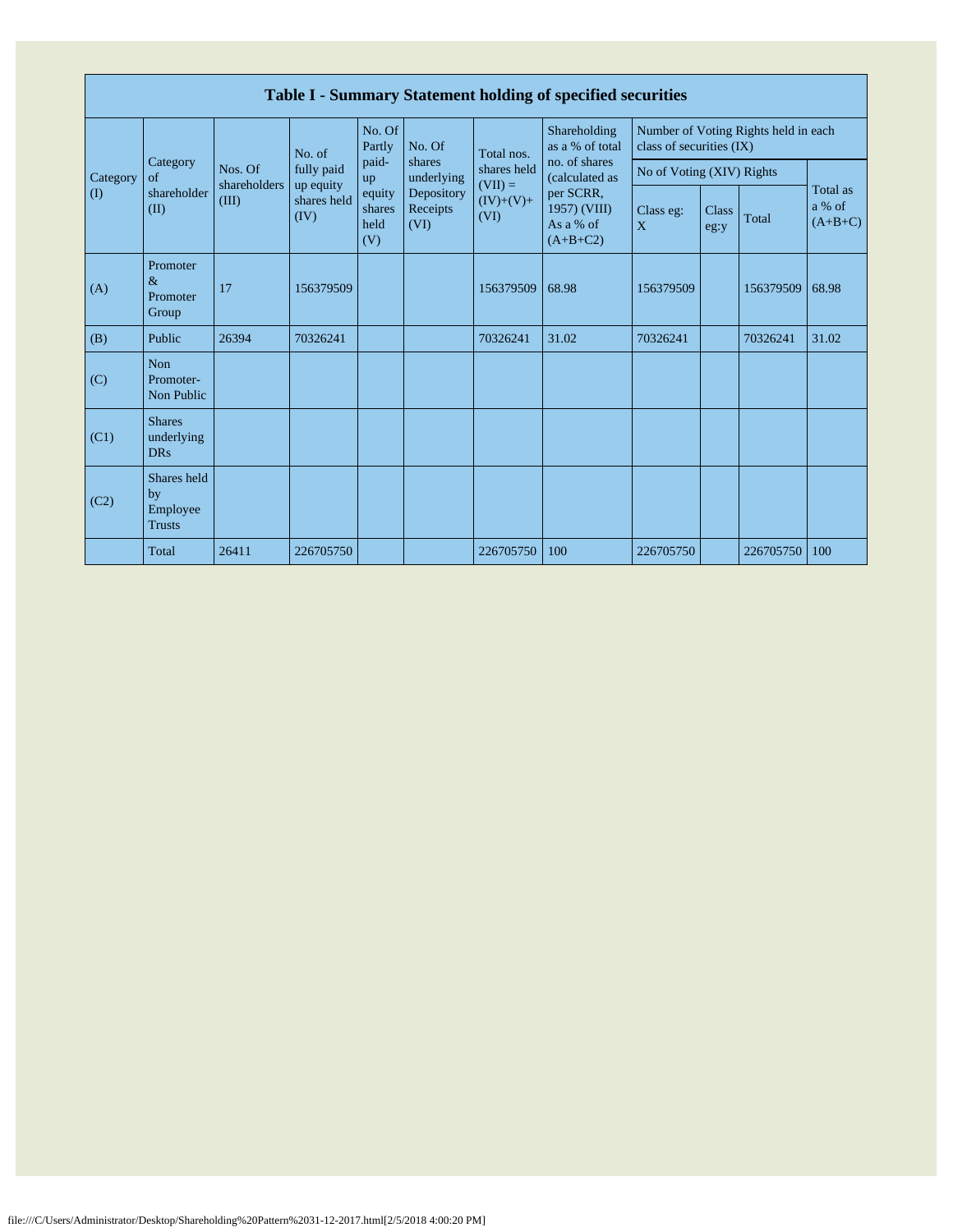|                         |                                                |                                                                                                                                |                                |                                                                                                               | Table I - Summary Statement holding of specified securities                              |                                        |                                                         |                                                                               |                                                       |                                       |
|-------------------------|------------------------------------------------|--------------------------------------------------------------------------------------------------------------------------------|--------------------------------|---------------------------------------------------------------------------------------------------------------|------------------------------------------------------------------------------------------|----------------------------------------|---------------------------------------------------------|-------------------------------------------------------------------------------|-------------------------------------------------------|---------------------------------------|
| Category<br>$($ $($ $)$ | Category<br>of<br>shareholder<br>(II)          | No. Of<br>No. of<br><b>Shares</b><br><b>Shares</b><br>Underlying<br>Outstanding<br>convertible<br>securities<br>$(X_i)$<br>(X) | Underlying                     | No. Of Shares<br>Underlying<br>Outstanding<br>convertible<br>securities and<br>No. Of<br>Warrants (Xi)<br>(a) | Shareholding, as a %<br>assuming full<br>conversion of<br>convertible securities (       | Number of<br>Locked in<br>shares (XII) |                                                         | Number of<br><b>Shares</b><br>pledged or<br>otherwise<br>encumbered<br>(XIII) |                                                       | Number of<br>equity shares<br>held in |
|                         |                                                |                                                                                                                                | Outstanding<br><b>Warrants</b> |                                                                                                               | as a percentage of<br>diluted share capital)<br>$(XI)=(VII)+(X) As a$<br>% of $(A+B+C2)$ | No.<br>(a)                             | As a<br>$%$ of<br>total<br><b>Shares</b><br>held<br>(b) | No.<br>(a)                                                                    | As a<br>% of<br>total<br><b>Shares</b><br>held<br>(b) | dematerialized<br>form $(XIV)$        |
| (A)                     | Promoter<br>$\&$<br>Promoter<br>Group          |                                                                                                                                |                                |                                                                                                               | 68.98                                                                                    |                                        |                                                         |                                                                               |                                                       | 156379509                             |
| (B)                     | Public                                         |                                                                                                                                |                                |                                                                                                               | 31.02                                                                                    |                                        |                                                         |                                                                               |                                                       | 65869871                              |
| (C)                     | <b>Non</b><br>Promoter-<br>Non Public          |                                                                                                                                |                                |                                                                                                               |                                                                                          |                                        |                                                         |                                                                               |                                                       |                                       |
| (C1)                    | <b>Shares</b><br>underlying<br><b>DRs</b>      |                                                                                                                                |                                |                                                                                                               |                                                                                          |                                        |                                                         |                                                                               |                                                       |                                       |
| (C2)                    | Shares held<br>by<br>Employee<br><b>Trusts</b> |                                                                                                                                |                                |                                                                                                               |                                                                                          |                                        |                                                         |                                                                               |                                                       |                                       |
|                         | Total                                          |                                                                                                                                |                                |                                                                                                               | 100                                                                                      |                                        |                                                         |                                                                               |                                                       | 222249380                             |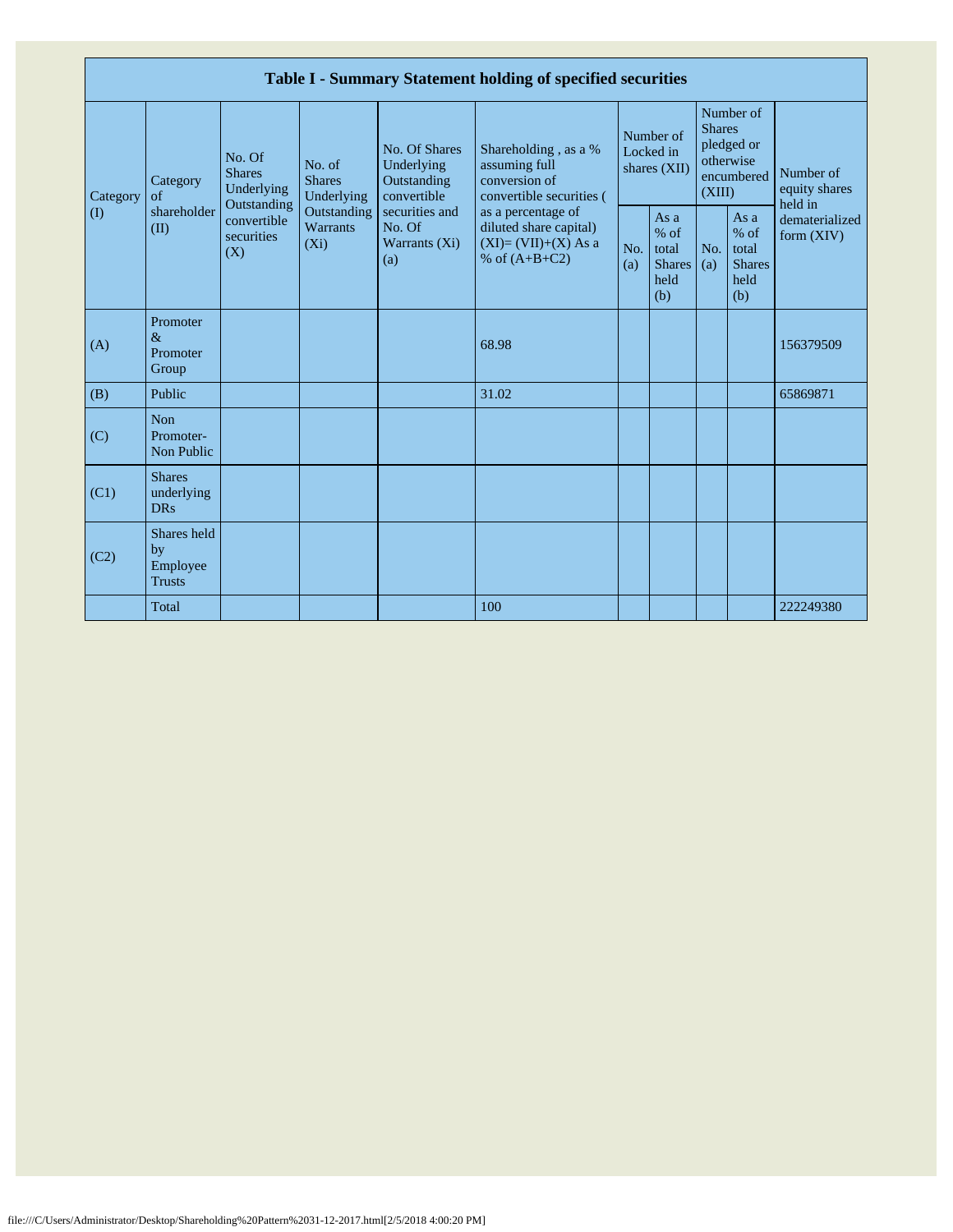|                                                                                                | Table II - Statement showing shareholding pattern of the Promoter and Promoter Group                    |                                  |                                                          |                                                          |                                                                  |                                                 |                                                                                                     |                           |               |                                      |                                           |
|------------------------------------------------------------------------------------------------|---------------------------------------------------------------------------------------------------------|----------------------------------|----------------------------------------------------------|----------------------------------------------------------|------------------------------------------------------------------|-------------------------------------------------|-----------------------------------------------------------------------------------------------------|---------------------------|---------------|--------------------------------------|-------------------------------------------|
|                                                                                                |                                                                                                         |                                  |                                                          | No.<br>Of                                                |                                                                  |                                                 | Shareholding<br>as a % of                                                                           | class of securities (IX)  |               | Number of Voting Rights held in each |                                           |
|                                                                                                |                                                                                                         |                                  | No. of<br>fully paid<br>up equity<br>shares held<br>(IV) | Partly<br>paid-<br>up<br>equity<br>shares<br>held<br>(V) | No. Of<br>shares<br>underlying<br>Depository<br>Receipts<br>(VI) | Total nos.                                      | total no. of<br>shares<br>(calculated<br>as per<br>SCRR,<br>1957) (VIII)<br>As a % of<br>$(A+B+C2)$ | No of Voting (XIV) Rights |               |                                      | Total                                     |
| Sr.                                                                                            | Category &<br>Name of the<br>Shareholders (I)                                                           | Nos. Of<br>shareholders<br>(III) |                                                          |                                                          |                                                                  | shares held<br>$(VII) =$<br>$(IV)+(V)+$<br>(VI) |                                                                                                     | Class eg:<br>$\mathbf X$  | Class<br>eg:y | Total                                | as a %<br>of<br>Total<br>Voting<br>rights |
| $\mathbf{A}$                                                                                   | Table II - Statement showing shareholding pattern of the Promoter and Promoter Group                    |                                  |                                                          |                                                          |                                                                  |                                                 |                                                                                                     |                           |               |                                      |                                           |
| (1)                                                                                            | Indian                                                                                                  |                                  |                                                          |                                                          |                                                                  |                                                 |                                                                                                     |                           |               |                                      |                                           |
| (a)                                                                                            | Individuals/Hindu<br>undivided Family                                                                   | 9                                | 66220459                                                 |                                                          |                                                                  | 66220459                                        | 29.21                                                                                               | 66220459                  |               | 66220459                             | 29.21                                     |
| (d)                                                                                            | Any Other<br>(specify)                                                                                  | $\bf 8$                          | 90159050                                                 |                                                          |                                                                  | 90159050                                        | 39.77                                                                                               | 90159050                  |               | 90159050                             | 39.77                                     |
| Sub-Total<br>(A)(1)                                                                            |                                                                                                         | 17                               | 156379509                                                |                                                          |                                                                  | 156379509                                       | 68.98                                                                                               | 156379509                 |               | 156379509                            | 68.98                                     |
| (2)                                                                                            | Foreign                                                                                                 |                                  |                                                          |                                                          |                                                                  |                                                 |                                                                                                     |                           |               |                                      |                                           |
| Total<br>Shareholding<br>of Promoter<br>and<br>Promoter<br>Group $(A)=$<br>$(A)(1)+(A)$<br>(2) |                                                                                                         | 17                               | 156379509                                                |                                                          |                                                                  | 156379509                                       | 68.98                                                                                               | 156379509                 |               | 156379509                            | 68.98                                     |
| $\, {\bf B}$                                                                                   | Table III - Statement showing shareholding pattern of the Public shareholder                            |                                  |                                                          |                                                          |                                                                  |                                                 |                                                                                                     |                           |               |                                      |                                           |
| (1)                                                                                            | <b>Institutions</b>                                                                                     |                                  |                                                          |                                                          |                                                                  |                                                 |                                                                                                     |                           |               |                                      |                                           |
| (a)                                                                                            | <b>Mutual Funds</b>                                                                                     | $\sqrt{3}$                       | 20620                                                    |                                                          |                                                                  | 20620                                           | 0.01                                                                                                | 20620                     |               | 20620                                | 0.01                                      |
| (e)                                                                                            | Foreign Portfolio<br>Investors                                                                          | $\mathbf{1}$                     | 25272                                                    |                                                          |                                                                  | 25272                                           | 0.01                                                                                                | 25272                     |               | 25272                                | 0.01                                      |
| (f)                                                                                            | Financial<br>Institutions/<br><b>Banks</b>                                                              | 5                                | 19500                                                    |                                                          |                                                                  | 19500                                           | 0.01                                                                                                | 19500                     |               | 19500                                | 0.01                                      |
| Sub-Total<br>(B)(1)                                                                            |                                                                                                         | 9                                | 65392                                                    |                                                          |                                                                  | 65392                                           | 0.03                                                                                                | 65392                     |               | 65392                                | 0.03                                      |
| (2)                                                                                            | Central<br>Government/<br><b>State</b><br>Government(s)/<br>President of India                          | $\mathbf{1}$                     | 1692943                                                  |                                                          |                                                                  | 1692943                                         | 0.75                                                                                                | 1692943                   |               | 1692943                              | 0.75                                      |
| Sub-Total<br>(B)(2)                                                                            |                                                                                                         | $\mathbf{1}$                     | 1692943                                                  |                                                          |                                                                  | 1692943                                         | 0.75                                                                                                | 1692943                   |               | 1692943                              | 0.75                                      |
| (3)                                                                                            | Non-institutions                                                                                        |                                  |                                                          |                                                          |                                                                  |                                                 |                                                                                                     |                           |               |                                      |                                           |
| (a(i))                                                                                         | Individuals -<br>i.Individual<br>shareholders<br>holding nominal<br>share capital up<br>to Rs. 2 lakhs. | 24739                            | 48530643                                                 |                                                          |                                                                  | 48530643                                        | 21.41                                                                                               | 48530643                  |               | 48530643                             | 21.41                                     |
| (a(ii))                                                                                        | Individuals - ii.<br>Individual<br>shareholders<br>holding nominal                                      | 9                                | 2891299                                                  |                                                          |                                                                  | 2891299                                         | 1.28                                                                                                | 2891299                   |               | 2891299                              | 1.28                                      |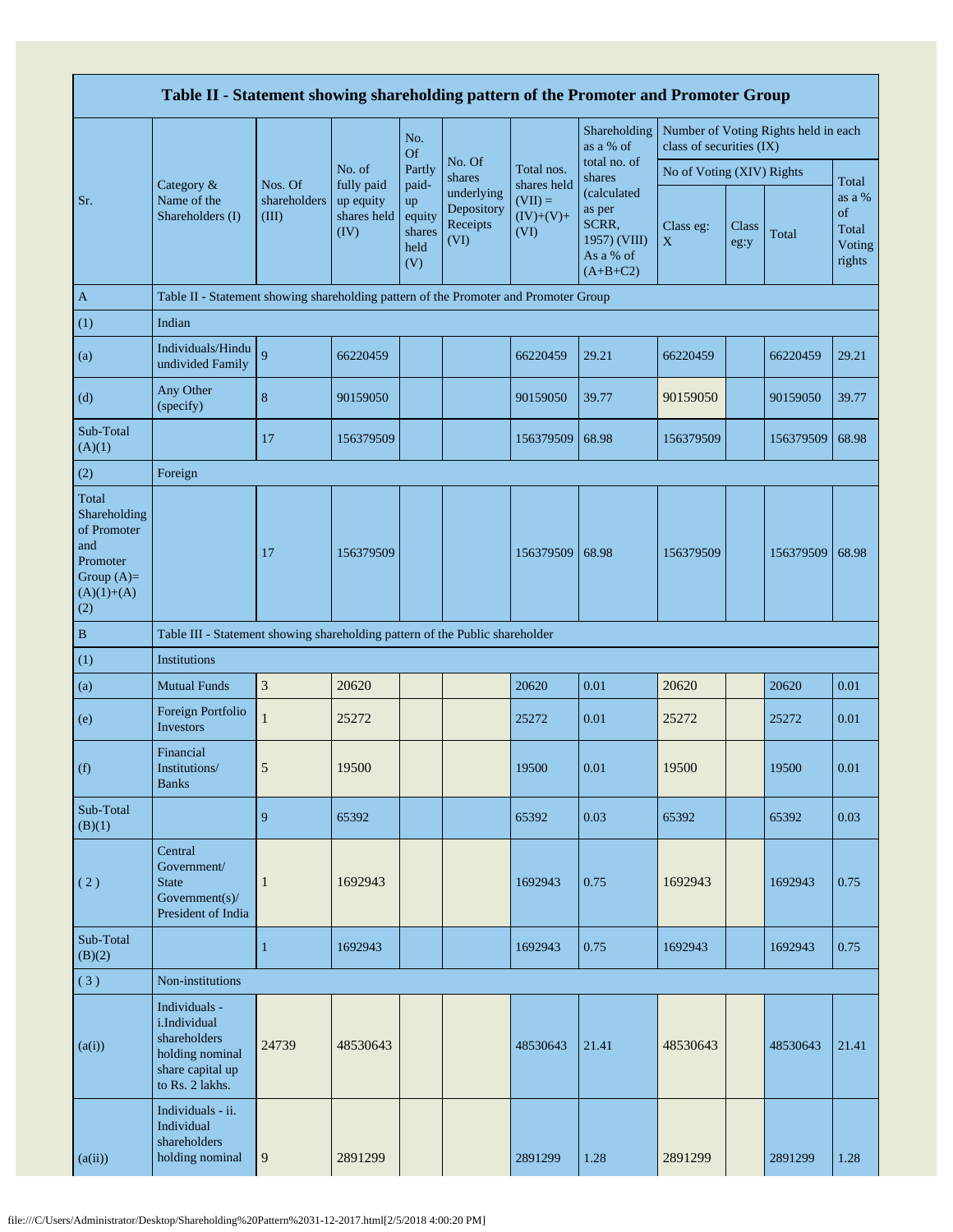|                                                                             | share capital in<br>excess of Rs. 2<br>lakhs.                                                 |       |           |  |           |       |           |                 |       |
|-----------------------------------------------------------------------------|-----------------------------------------------------------------------------------------------|-------|-----------|--|-----------|-------|-----------|-----------------|-------|
| (e)                                                                         | Any Other<br>(specify)                                                                        | 1636  | 17145964  |  | 17145964  | 7.56  | 17145964  | 17145964        | 7.56  |
| Sub-Total<br>(B)(3)                                                         |                                                                                               | 26384 | 68567906  |  | 68567906  | 30.25 | 68567906  | 68567906        | 30.25 |
| <b>Total Public</b><br>Shareholding<br>$(B)=(B)(1)+$<br>$(B)(2)+(B)$<br>(3) |                                                                                               | 26394 | 70326241  |  | 70326241  | 31.02 | 70326241  | 70326241        | 31.02 |
| $\overline{C}$                                                              | Table IV - Statement showing shareholding pattern of the Non Promoter- Non Public shareholder |       |           |  |           |       |           |                 |       |
| Total (<br>$A+B+C2$ )                                                       |                                                                                               | 26411 | 226705750 |  | 226705750 | 100   | 226705750 | 226705750       | 100   |
| Total<br>$(A+B+C)$                                                          |                                                                                               | 26411 | 226705750 |  | 226705750 | 100   | 226705750 | 226705750   100 |       |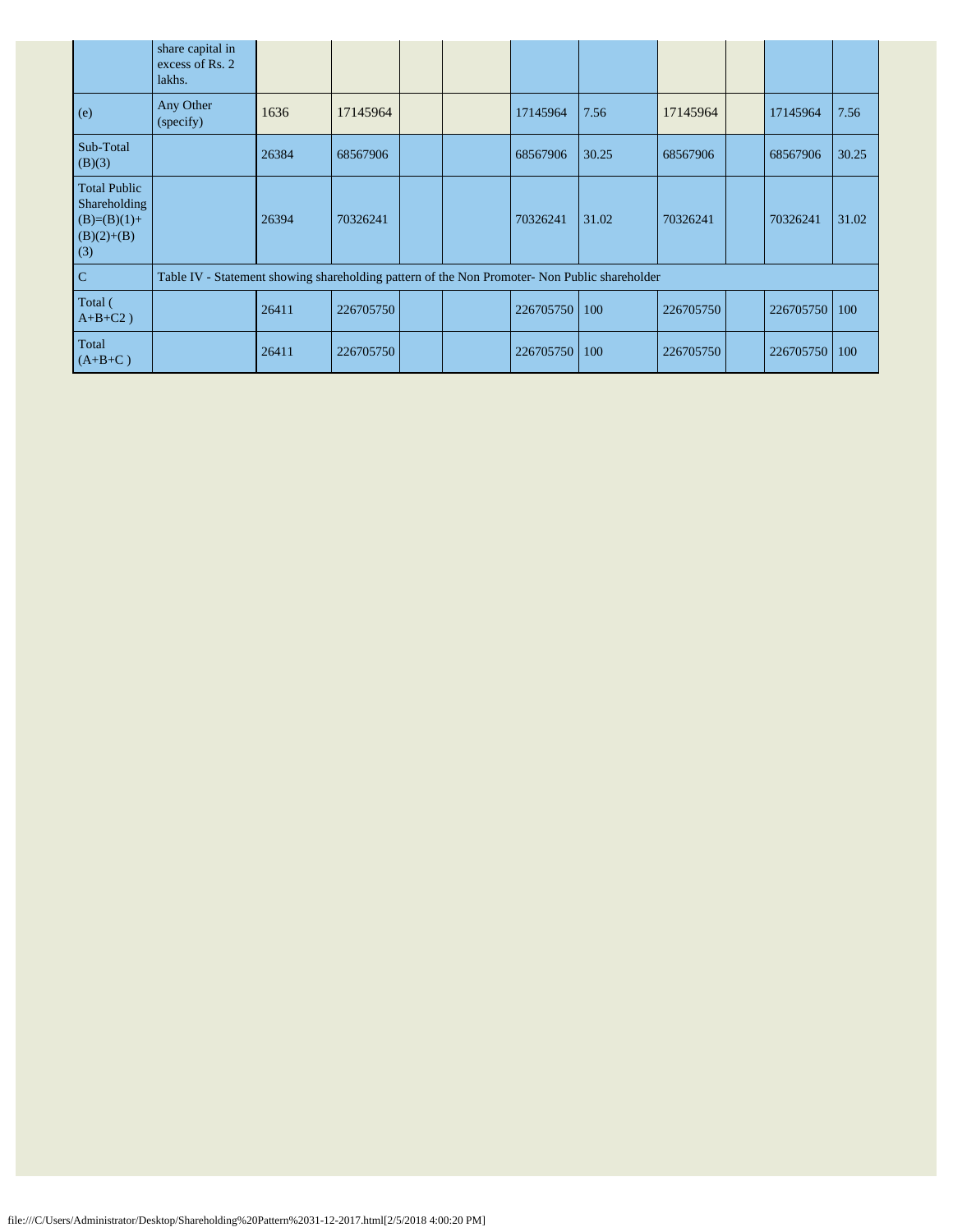| Table II - Statement showing shareholding pattern of the Promoter and Promoter Group    |                                                      |                                       |                                                           |                                                                                                                                                                         |  |                                                         |                         |                                                         |                                       |  |  |
|-----------------------------------------------------------------------------------------|------------------------------------------------------|---------------------------------------|-----------------------------------------------------------|-------------------------------------------------------------------------------------------------------------------------------------------------------------------------|--|---------------------------------------------------------|-------------------------|---------------------------------------------------------|---------------------------------------|--|--|
| Sr.                                                                                     | No. Of<br><b>Shares</b><br>Underlying<br>Outstanding | No. of<br><b>Shares</b><br>Underlying | No. Of Shares<br>Underlying<br>Outstanding<br>convertible | Shareholding, as a %<br>assuming full conversion of<br>convertible securities (as a<br>percentage of diluted share<br>capital) $(XI)=(VII)+(X) As$<br>a % of $(A+B+C2)$ |  | Number of<br>Locked in<br>shares (XII)                  | <b>Shares</b><br>(XIII) | Number of<br>pledged or<br>otherwise<br>encumbered      | Number of<br>equity shares<br>held in |  |  |
|                                                                                         | convertible<br>securities<br>(X)                     | Outstanding<br>Warrants<br>$(X_i)$    | securities and<br>No. Of Warrants<br>$(Xi)$ (a)           |                                                                                                                                                                         |  | As a<br>$%$ of<br>total<br><b>Shares</b><br>held<br>(b) | No.<br>(a)              | As a<br>$%$ of<br>total<br><b>Shares</b><br>held<br>(b) | dematerialized<br>form $(XIV)$        |  |  |
| $\mathbf{A}$                                                                            |                                                      |                                       |                                                           | Table II - Statement showing shareholding pattern of the Promoter and Promoter Group                                                                                    |  |                                                         |                         |                                                         |                                       |  |  |
| (1)                                                                                     | Indian                                               |                                       |                                                           |                                                                                                                                                                         |  |                                                         |                         |                                                         |                                       |  |  |
| (a)                                                                                     |                                                      |                                       |                                                           | 29.21                                                                                                                                                                   |  |                                                         |                         |                                                         | 66220459                              |  |  |
| (d)                                                                                     |                                                      |                                       |                                                           | 39.77                                                                                                                                                                   |  |                                                         |                         |                                                         | 90159050                              |  |  |
| Sub-Total (A)<br>(1)                                                                    |                                                      |                                       |                                                           | 68.98                                                                                                                                                                   |  |                                                         |                         |                                                         | 156379509                             |  |  |
| (2)                                                                                     | Foreign                                              |                                       |                                                           |                                                                                                                                                                         |  |                                                         |                         |                                                         |                                       |  |  |
| Total<br>Shareholding<br>of Promoter<br>and Promoter<br>Group $(A)=$<br>$(A)(1)+(A)(2)$ |                                                      |                                       |                                                           | 68.98                                                                                                                                                                   |  |                                                         |                         |                                                         | 156379509                             |  |  |
| $\, {\bf B}$                                                                            |                                                      |                                       |                                                           | Table III - Statement showing shareholding pattern of the Public shareholder                                                                                            |  |                                                         |                         |                                                         |                                       |  |  |
| (1)                                                                                     | Institutions                                         |                                       |                                                           |                                                                                                                                                                         |  |                                                         |                         |                                                         |                                       |  |  |
| (a)                                                                                     |                                                      |                                       |                                                           | 0.01                                                                                                                                                                    |  |                                                         |                         |                                                         | 8870                                  |  |  |
| (e)                                                                                     |                                                      |                                       |                                                           | 0.01                                                                                                                                                                    |  |                                                         |                         |                                                         | 25272                                 |  |  |
| (f)                                                                                     |                                                      |                                       |                                                           | 0.01                                                                                                                                                                    |  |                                                         |                         |                                                         | 9250                                  |  |  |
| Sub-Total (B)<br>(1)                                                                    |                                                      |                                       |                                                           | 0.03                                                                                                                                                                    |  |                                                         |                         |                                                         | 43392                                 |  |  |
| (2)                                                                                     |                                                      |                                       |                                                           | 0.75                                                                                                                                                                    |  |                                                         |                         |                                                         | 1692943                               |  |  |
| Sub-Total (B)<br>(2)                                                                    |                                                      |                                       |                                                           | 0.75                                                                                                                                                                    |  |                                                         |                         |                                                         | 1692943                               |  |  |
| (3)                                                                                     | Non-institutions                                     |                                       |                                                           |                                                                                                                                                                         |  |                                                         |                         |                                                         |                                       |  |  |
| (a(i))                                                                                  |                                                      |                                       |                                                           | 21.41                                                                                                                                                                   |  |                                                         |                         |                                                         | 44109893                              |  |  |
| (a(ii))                                                                                 |                                                      |                                       |                                                           | 1.28                                                                                                                                                                    |  |                                                         |                         |                                                         | 2891299                               |  |  |
| (e)                                                                                     |                                                      |                                       |                                                           | 7.56                                                                                                                                                                    |  |                                                         |                         |                                                         | 17132344                              |  |  |
| Sub-Total (B)<br>(3)                                                                    |                                                      |                                       |                                                           | 30.25                                                                                                                                                                   |  |                                                         |                         |                                                         | 64133536                              |  |  |
| <b>Total Public</b><br>Shareholding<br>$(B)=(B)(1)+$<br>$(B)(2)+(B)(3)$                 |                                                      |                                       |                                                           | 31.02                                                                                                                                                                   |  |                                                         |                         |                                                         | 65869871                              |  |  |
| $\mathbf C$                                                                             |                                                      |                                       |                                                           | Table IV - Statement showing shareholding pattern of the Non Promoter- Non Public shareholder                                                                           |  |                                                         |                         |                                                         |                                       |  |  |
| Total (<br>$A+B+C2$ )                                                                   |                                                      |                                       |                                                           | 100                                                                                                                                                                     |  |                                                         |                         |                                                         | 222249380                             |  |  |
| Total $(A+B+C)$                                                                         |                                                      |                                       |                                                           | 100                                                                                                                                                                     |  |                                                         |                         |                                                         | 222249380                             |  |  |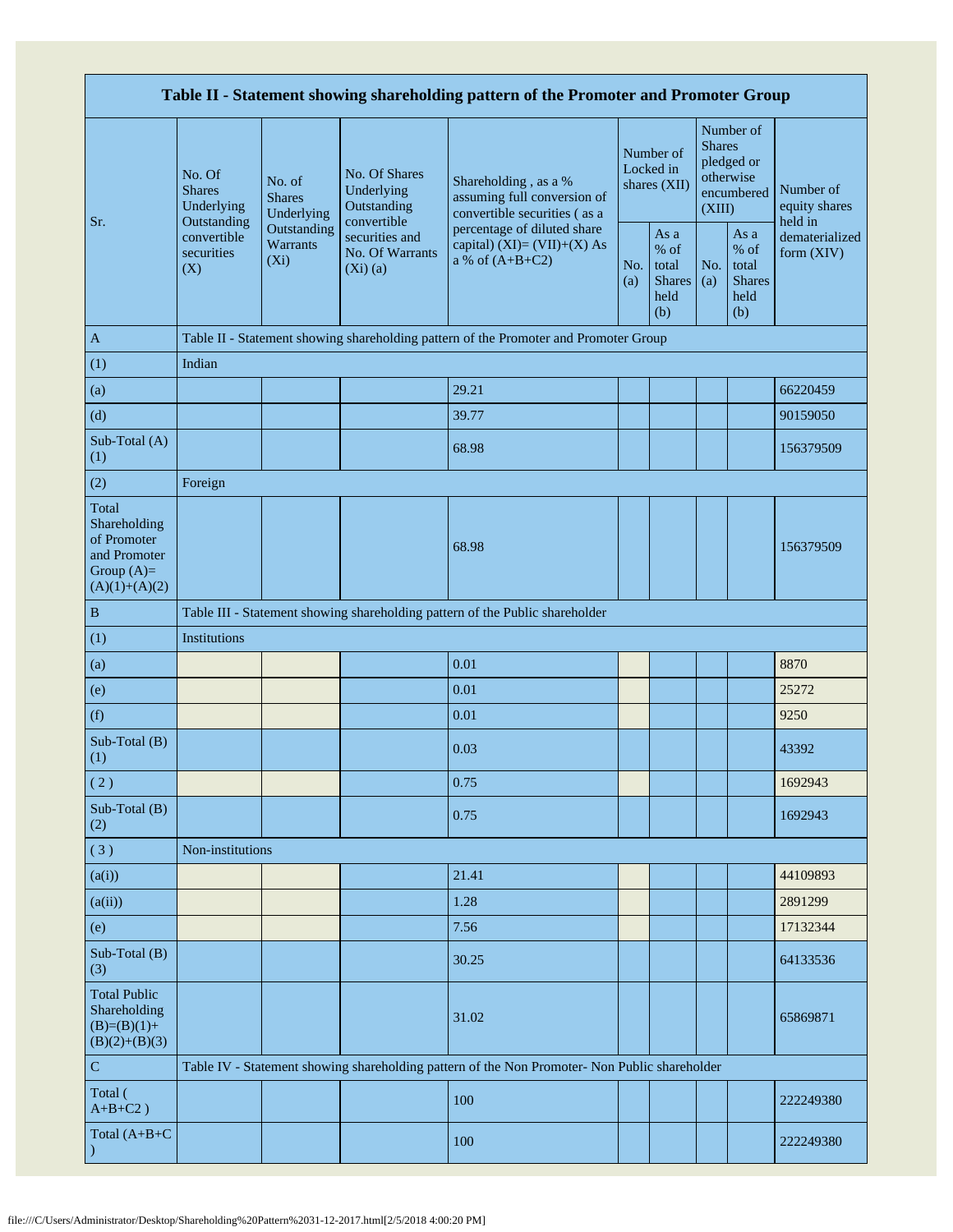| <b>Individuals/Hindu undivided Family</b>                                                                                                                                                  |                            |                     |                             |                  |                            |              |                         |  |  |  |  |
|--------------------------------------------------------------------------------------------------------------------------------------------------------------------------------------------|----------------------------|---------------------|-----------------------------|------------------|----------------------------|--------------|-------------------------|--|--|--|--|
| Searial No.                                                                                                                                                                                | $\mathbf{1}$               | $\overline{2}$      | $\ensuremath{\mathfrak{Z}}$ | $\overline{4}$   | $\sqrt{5}$                 | 6            | $\overline{7}$          |  |  |  |  |
| Name of the<br>Shareholders (I)                                                                                                                                                            | Umeshkumar<br>Nandlal More | Niraj Kumar<br>More | Premlata More               | <b>Yash More</b> | Aman<br>Nirajkumar<br>More | Pallavi More | Niraj Kumar<br>More Huf |  |  |  |  |
| PAN(II)                                                                                                                                                                                    | AACPM6443R                 | AADPM7225Q          | AANPM5792L                  | CNYPM7175B       | CNYPM7177D                 | AEDPM0567P   | AAAHN2180A              |  |  |  |  |
| No. of fully paid<br>up equity shares<br>held (IV)                                                                                                                                         | 22805999                   | 17852106            | 12724455                    | 4835620          | 4654500                    | 3149409      | 173650                  |  |  |  |  |
| No. Of Partly<br>paid-up equity<br>shares held (V)                                                                                                                                         |                            |                     |                             |                  |                            |              |                         |  |  |  |  |
| No. Of shares<br>underlying<br>Depository<br>Receipts (VI)                                                                                                                                 |                            |                     |                             |                  |                            |              |                         |  |  |  |  |
| Total nos. shares<br>$\text{held} (\text{VII}) =$<br>$(IV)+(V)+(VI)$                                                                                                                       | 22805999                   | 17852106            | 12724455                    | 4835620          | 4654500                    | 3149409      | 173650                  |  |  |  |  |
| Shareholding as a<br>% of total no. of<br>shares (calculated<br>as per SCRR,<br>1957) (VIII) As a<br>% of $(A+B+C2)$                                                                       | 10.06                      | 7.87                | 5.61                        | 2.13             | 2.05                       | 1.39         | 0.08                    |  |  |  |  |
| Number of Voting Rights held in each class of securities (IX)                                                                                                                              |                            |                     |                             |                  |                            |              |                         |  |  |  |  |
| Class eg:X                                                                                                                                                                                 | 22805999                   | 17852106            | 12724455                    | 4835620          | 4654500                    | 3149409      | 173650                  |  |  |  |  |
| Class eg:y                                                                                                                                                                                 |                            |                     |                             |                  |                            |              |                         |  |  |  |  |
| Total                                                                                                                                                                                      | 22805999                   | 17852106            | 12724455                    | 4835620          | 4654500                    | 3149409      | 173650                  |  |  |  |  |
| Total as a % of<br><b>Total Voting</b><br>rights                                                                                                                                           | 10.06                      | 7.87                | 5.61                        | 2.13             | 2.05                       | 1.39         | 0.08                    |  |  |  |  |
| No. Of Shares<br>Underlying<br>Outstanding<br>convertible<br>securities $(X)$                                                                                                              |                            |                     |                             |                  |                            |              |                         |  |  |  |  |
| No. of Shares<br>Underlying<br>Outstanding<br>Warrants $(X_i)$                                                                                                                             |                            |                     |                             |                  |                            |              |                         |  |  |  |  |
| No. Of Shares<br>Underlying<br>Outstanding<br>convertible<br>securities and No.<br>Of Warrants (Xi)<br>(a)                                                                                 |                            |                     |                             |                  |                            |              |                         |  |  |  |  |
| Shareholding, as<br>a % assuming full<br>conversion of<br>convertible<br>securities (as a<br>percentage of<br>diluted share<br>capital) $(XI)=$<br>$(VII)+(Xi)(a) As$<br>a % of $(A+B+C2)$ | 10.06                      | 7.87                | 5.61                        | 2.13             | 2.05                       | 1.39         | 0.08                    |  |  |  |  |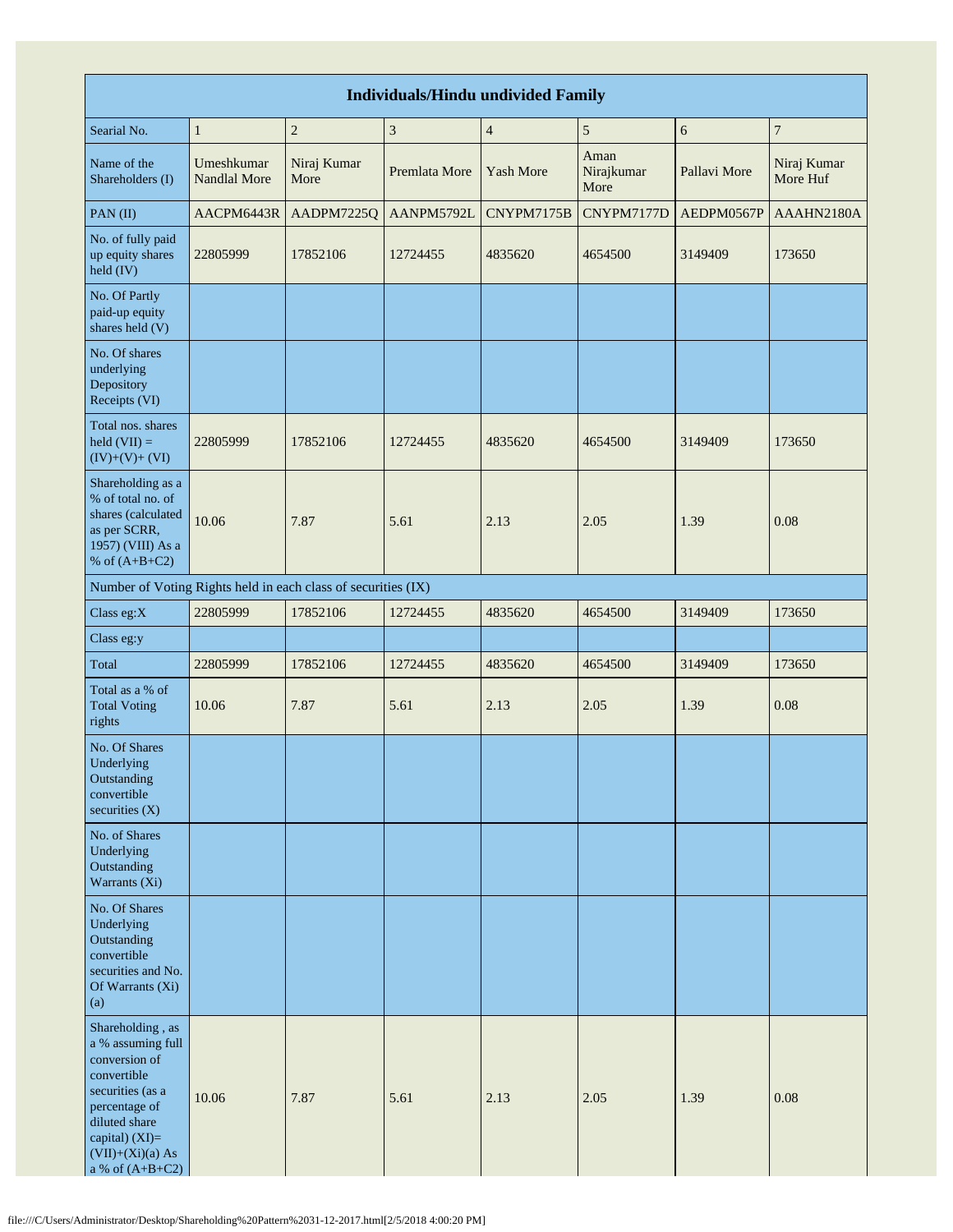|                                                                      | Number of Locked in shares (XII)                        |          |          |         |         |         |        |  |  |  |  |  |
|----------------------------------------------------------------------|---------------------------------------------------------|----------|----------|---------|---------|---------|--------|--|--|--|--|--|
| No. $(a)$                                                            |                                                         |          |          |         |         |         |        |  |  |  |  |  |
| As a % of total<br>Shares held (b)                                   |                                                         |          |          |         |         |         |        |  |  |  |  |  |
|                                                                      | Number of Shares pledged or otherwise encumbered (XIII) |          |          |         |         |         |        |  |  |  |  |  |
| No. $(a)$                                                            |                                                         |          |          |         |         |         |        |  |  |  |  |  |
| As a % of total<br>Shares held (b)                                   |                                                         |          |          |         |         |         |        |  |  |  |  |  |
| Number of equity<br>shares held in<br>dematerialized<br>form $(XIV)$ | 22805999                                                | 17852106 | 12724455 | 4835620 | 4654500 | 3149409 | 173650 |  |  |  |  |  |
| Reason for not providing PAN                                         |                                                         |          |          |         |         |         |        |  |  |  |  |  |
| Reason for not<br>providing PAN                                      |                                                         |          |          |         |         |         |        |  |  |  |  |  |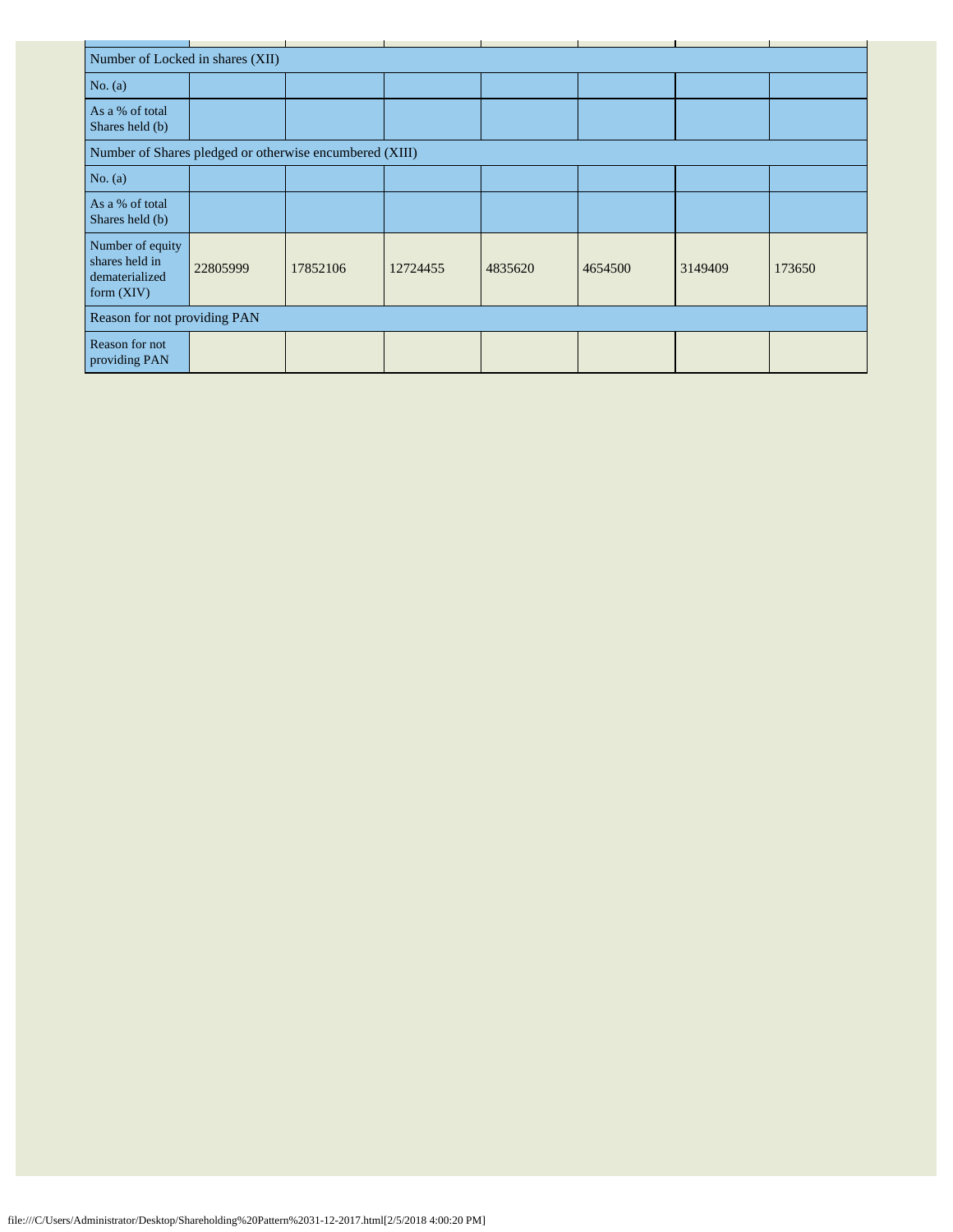|                                                                                                                                                                                                                              | <b>Individuals/Hindu undivided Family</b>                     |                  |                       |
|------------------------------------------------------------------------------------------------------------------------------------------------------------------------------------------------------------------------------|---------------------------------------------------------------|------------------|-----------------------|
| Searial No.                                                                                                                                                                                                                  | $\,8\,$                                                       | 9                |                       |
| Name of the<br>Shareholders (I)                                                                                                                                                                                              | Rameshkumar Radhakishan More                                  | Vinod R Haritwal | Click here to go back |
| PAN(II)                                                                                                                                                                                                                      | AADPM7235N                                                    | AAAPH0577K       | Total                 |
| No. of fully paid<br>up equity shares<br>held (IV)                                                                                                                                                                           | 21600                                                         | 3120             | 66220459              |
| No. Of Partly paid-<br>up equity shares<br>held (V)                                                                                                                                                                          |                                                               |                  |                       |
| No. Of shares<br>underlying<br>Depository<br>Receipts (VI)                                                                                                                                                                   |                                                               |                  |                       |
| Total nos. shares<br>held $(VII) = (IV) +$<br>$(V)+(VI)$                                                                                                                                                                     | 21600                                                         | 3120             | 66220459              |
| Shareholding as a<br>% of total no. of<br>shares (calculated<br>as per SCRR,<br>1957) (VIII) As a<br>% of $(A+B+C2)$                                                                                                         | 0.01                                                          | $\mathbf{0}$     | 29.21                 |
|                                                                                                                                                                                                                              | Number of Voting Rights held in each class of securities (IX) |                  |                       |
| Class eg:X                                                                                                                                                                                                                   | 21600                                                         | 3120             | 66220459              |
| Class eg:y                                                                                                                                                                                                                   |                                                               |                  |                       |
| Total                                                                                                                                                                                                                        | 21600                                                         | 3120             | 66220459              |
| Total as a % of<br><b>Total Voting rights</b>                                                                                                                                                                                | 0.01                                                          | $\boldsymbol{0}$ | 29.21                 |
| No. Of Shares<br>Underlying<br>Outstanding<br>convertible<br>securities (X)                                                                                                                                                  |                                                               |                  |                       |
| No. of Shares<br>Underlying<br>Outstanding<br>Warrants (Xi)                                                                                                                                                                  |                                                               |                  |                       |
| No. Of Shares<br>Underlying<br>Outstanding<br>convertible<br>securities and No.<br>Of Warrants (Xi)<br>(a)                                                                                                                   |                                                               |                  |                       |
| Shareholding, as a<br>% assuming full<br>conversion of<br>convertible<br>securities (as a<br>percentage of<br>diluted share<br>capital) (XI)=<br>$(VII)+(Xi)(a)$ As a<br>% of $(A+B+C2)$<br>Number of Locked in shares (XII) | 0.01                                                          | $\mathbf{0}$     | 29.21                 |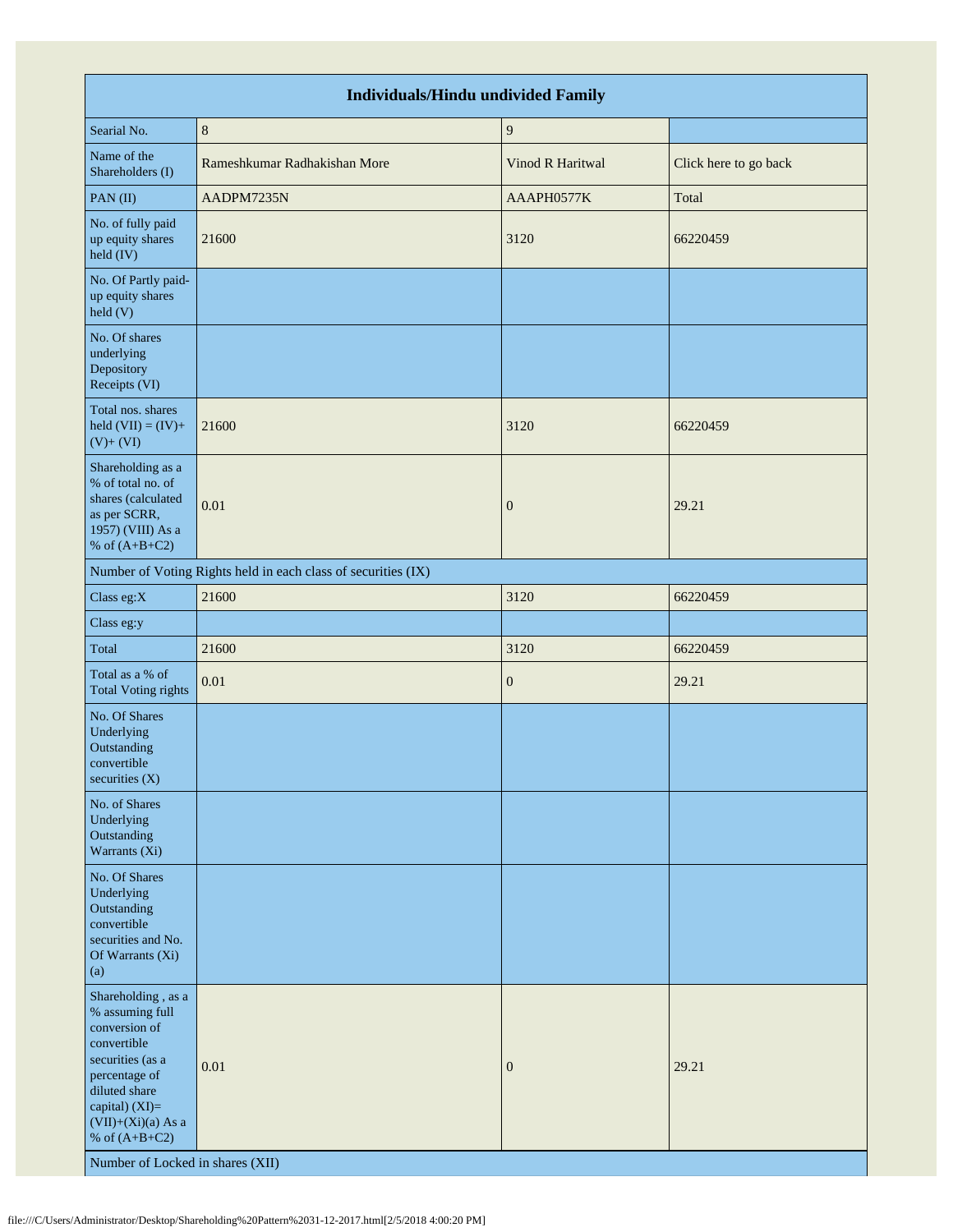| No. $(a)$                                                            |                                                         |      |          |
|----------------------------------------------------------------------|---------------------------------------------------------|------|----------|
| As a % of total<br>Shares held (b)                                   |                                                         |      |          |
|                                                                      | Number of Shares pledged or otherwise encumbered (XIII) |      |          |
| No. $(a)$                                                            |                                                         |      |          |
| As a % of total<br>Shares held (b)                                   |                                                         |      |          |
| Number of equity<br>shares held in<br>dematerialized<br>form $(XIV)$ | 21600                                                   | 3120 | 66220459 |
| Reason for not providing PAN                                         |                                                         |      |          |
| Reason for not<br>providing PAN                                      |                                                         |      |          |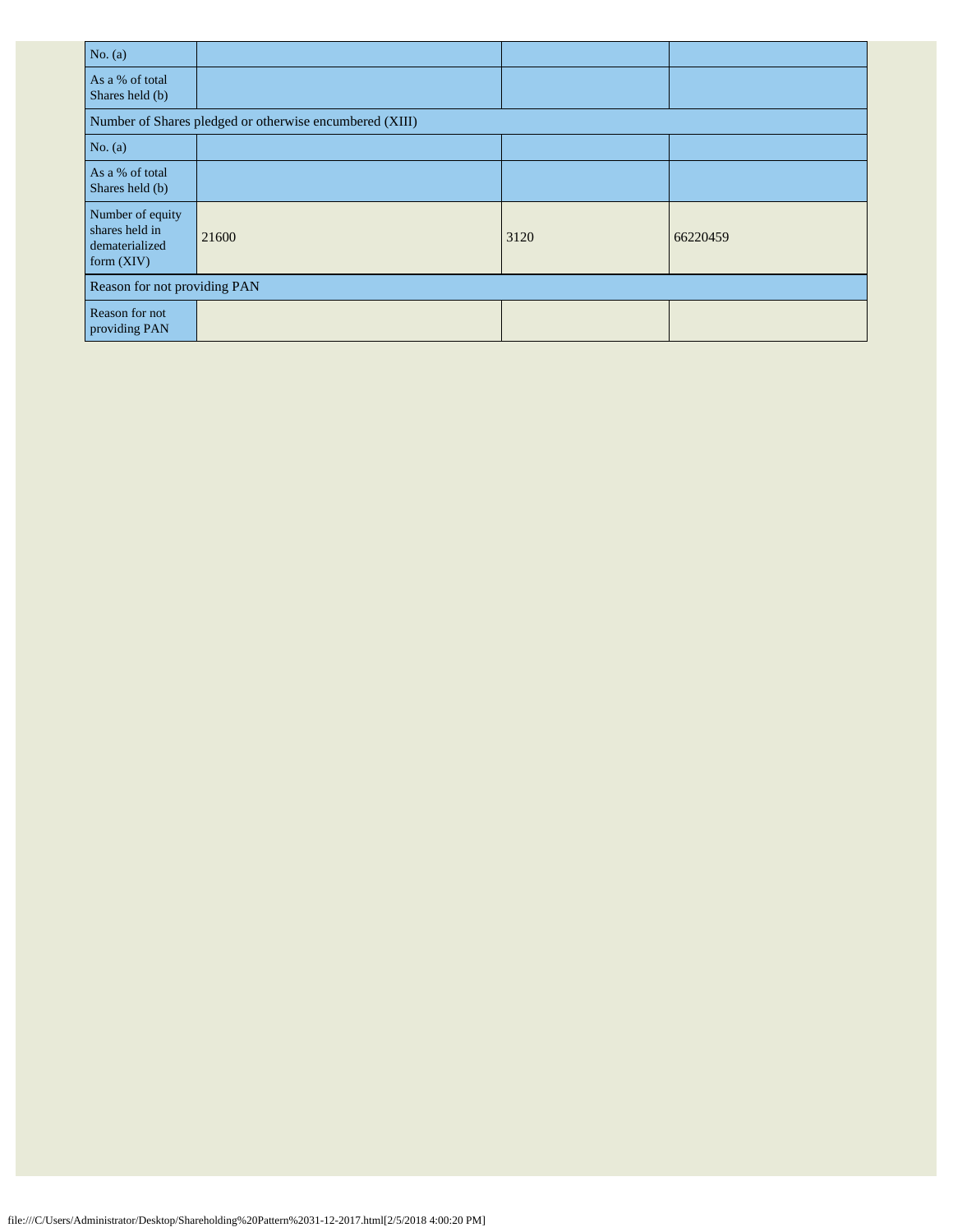|                                                                                                                      | Any Other (specify)         |                                    |                                                 |                            |                               |                            |                               |  |  |  |  |  |
|----------------------------------------------------------------------------------------------------------------------|-----------------------------|------------------------------------|-------------------------------------------------|----------------------------|-------------------------------|----------------------------|-------------------------------|--|--|--|--|--|
| Searial No.                                                                                                          | 1                           | $\overline{2}$                     | 3                                               | $\overline{4}$             | 5                             | 6                          | $\overline{7}$                |  |  |  |  |  |
| Category                                                                                                             | Person Acting<br>in Concert | <b>Person Acting</b><br>in Concert | <b>Bodies</b><br>Corporate                      | <b>Bodies</b><br>Corporate | <b>Bodies</b><br>Corporate    | <b>Bodies</b><br>Corporate | <b>Bodies</b><br>Corporate    |  |  |  |  |  |
| Name of the<br>Shareholders (I)                                                                                      | Shivani<br>Rajgarhia        | Manisha<br>Dujodwala               | Poona Bottling<br>Company<br>Private<br>Limited | Ridhi Sidhi Ltd            | Growel<br>Projects<br>Limited | Radhakishan<br>Nandlal Llp | Waluj<br><b>Beverages</b> Llp |  |  |  |  |  |
| PAN(II)                                                                                                              | AADPR1328M                  | AABPD3368F                         | AABCP0317K                                      | AAACR3412N                 | AACCG2638M                    | AASFR8892B                 | AACFW2555L                    |  |  |  |  |  |
| No. of the<br>Shareholders (I)                                                                                       | 1                           | $\mathbf{1}$                       | $\mathbf{1}$                                    | 1                          | $\mathbf{1}$                  | $\mathbf{1}$               | $\mathbf{1}$                  |  |  |  |  |  |
| No. of fully paid<br>up equity shares<br>held (IV)                                                                   | 695000                      | 482500                             | 42500050                                        | 32359000                   | 12558000                      | 1088120                    | 296380                        |  |  |  |  |  |
| No. Of Partly paid-<br>up equity shares<br>held (V)                                                                  |                             |                                    |                                                 |                            |                               |                            |                               |  |  |  |  |  |
| No. Of shares<br>underlying<br>Depository<br>Receipts (VI)                                                           |                             |                                    |                                                 |                            |                               |                            |                               |  |  |  |  |  |
| Total nos. shares<br>held $(VII) = (IV) +$<br>$(V)$ + $(VI)$                                                         | 695000                      | 482500                             | 42500050                                        | 32359000                   | 12558000                      | 1088120                    | 296380                        |  |  |  |  |  |
| Shareholding as a<br>% of total no. of<br>shares (calculated<br>as per SCRR,<br>1957) (VIII) As a<br>% of $(A+B+C2)$ | 0.31                        | 0.21                               | 18.75                                           | 14.27                      | 5.54                          | 0.48                       | 0.13                          |  |  |  |  |  |
| Number of Voting Rights held in each class of securities (IX)                                                        |                             |                                    |                                                 |                            |                               |                            |                               |  |  |  |  |  |
| Class eg: X                                                                                                          | 695000                      | 482500                             | 42500050                                        | 32359000                   | 12558000                      | 1088120                    | 296380                        |  |  |  |  |  |
| Class eg:y                                                                                                           |                             |                                    |                                                 |                            |                               |                            |                               |  |  |  |  |  |
| Total                                                                                                                | 695000                      | 482500                             | 42500050                                        | 32359000                   | 12558000                      | 1088120                    | 296380                        |  |  |  |  |  |
| Total as a % of<br><b>Total Voting rights</b>                                                                        | 0.31                        | 0.21                               | 18.75                                           | 14.27                      | 5.54                          | 0.48                       | 0.13                          |  |  |  |  |  |
| No. Of Shares<br>Underlying<br>Outstanding<br>convertible<br>securities (X)                                          |                             |                                    |                                                 |                            |                               |                            |                               |  |  |  |  |  |
| No. of Shares<br>Underlying<br>Outstanding<br>Warrants (Xi)                                                          |                             |                                    |                                                 |                            |                               |                            |                               |  |  |  |  |  |
| No. Of Shares<br>Underlying<br>Outstanding<br>convertible<br>securities and No.<br>Of Warrants (Xi)<br>(a)           |                             |                                    |                                                 |                            |                               |                            |                               |  |  |  |  |  |
| Shareholding, as a<br>% assuming full<br>conversion of<br>convertible                                                |                             |                                    |                                                 |                            |                               |                            |                               |  |  |  |  |  |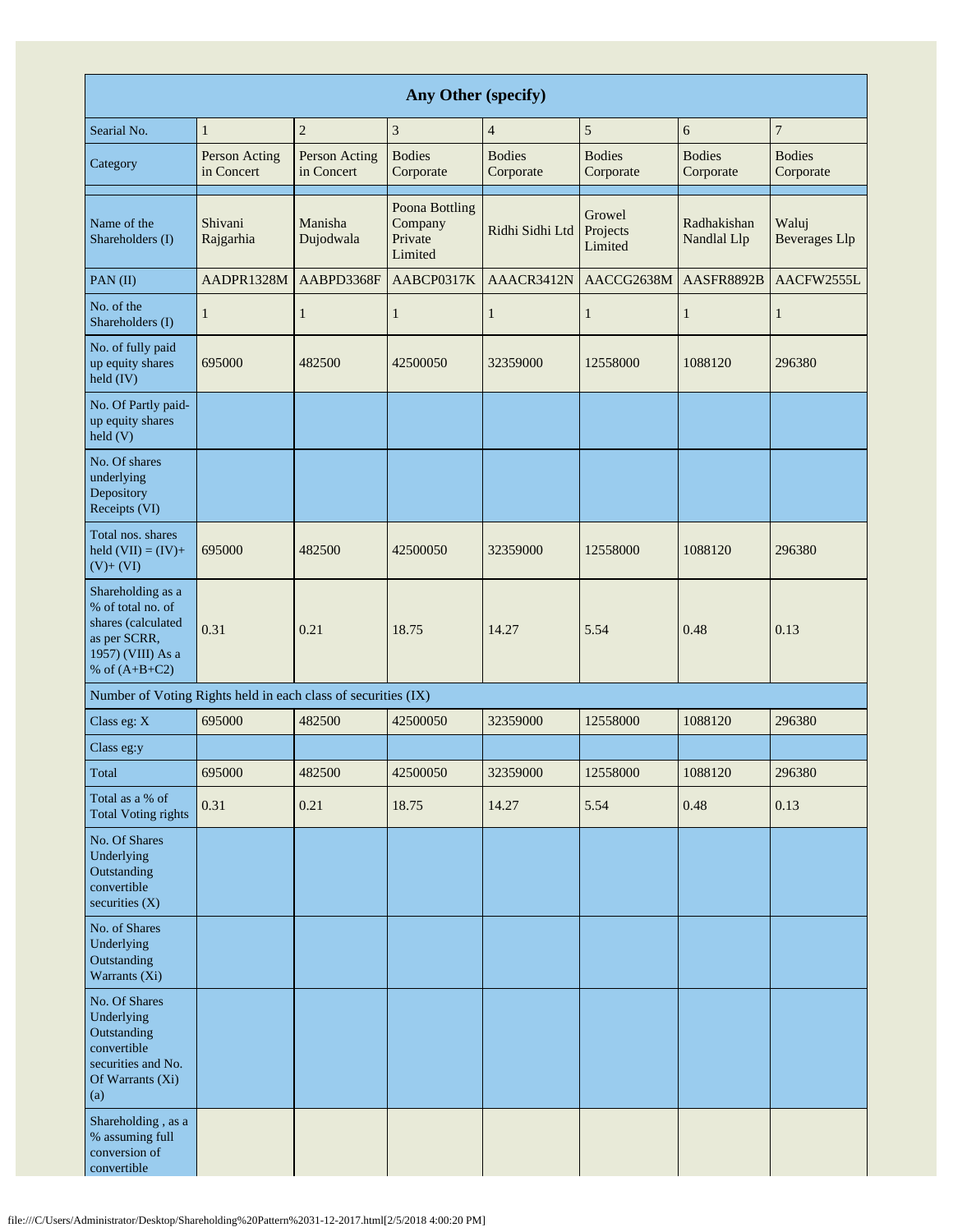| securities (as a<br>percentage of<br>diluted share<br>capital) $(XI)=$<br>$(VII)+(X)$ As a %<br>of $(A+B+C2)$ | 0.31                                                    | 0.21   | 18.75    | 14.27    | 5.54     | 0.48    | 0.13   |  |
|---------------------------------------------------------------------------------------------------------------|---------------------------------------------------------|--------|----------|----------|----------|---------|--------|--|
| Number of Locked in shares (XII)                                                                              |                                                         |        |          |          |          |         |        |  |
| No. (a)                                                                                                       |                                                         |        |          |          |          |         |        |  |
| As a % of total<br>Shares held (b)                                                                            |                                                         |        |          |          |          |         |        |  |
|                                                                                                               | Number of Shares pledged or otherwise encumbered (XIII) |        |          |          |          |         |        |  |
| No. $(a)$                                                                                                     |                                                         |        |          |          |          |         |        |  |
| As a % of total<br>Shares held (b)                                                                            |                                                         |        |          |          |          |         |        |  |
| Number of equity<br>shares held in<br>dematerialized<br>form $(XIV)$                                          | 695000                                                  | 482500 | 42500050 | 32359000 | 12558000 | 1088120 | 296380 |  |
| Reason for not<br>providing PAN                                                                               |                                                         |        |          |          |          |         |        |  |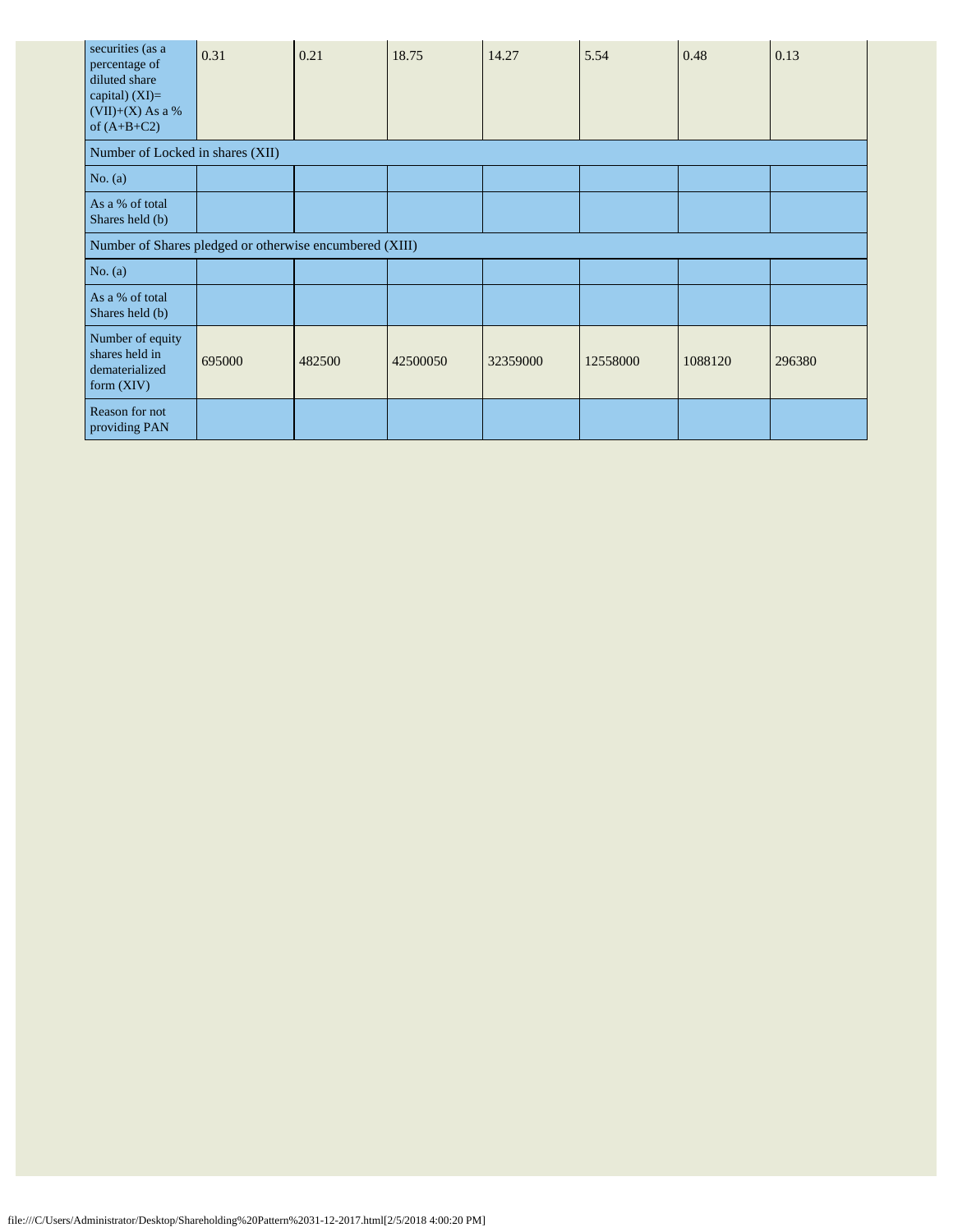| Any Other (specify)                                                                                                         |                                                               |                       |  |  |  |  |  |
|-----------------------------------------------------------------------------------------------------------------------------|---------------------------------------------------------------|-----------------------|--|--|--|--|--|
| Searial No.                                                                                                                 | $\,8\,$                                                       |                       |  |  |  |  |  |
| Category                                                                                                                    | <b>Bodies Corporate</b>                                       | Click here to go back |  |  |  |  |  |
| Name of the<br>Shareholders (I)                                                                                             | <b>Bubna More And Company Llp</b>                             |                       |  |  |  |  |  |
| PAN(II)                                                                                                                     | AAPFB4397Q                                                    | Total                 |  |  |  |  |  |
| No. of the<br>Shareholders (I)                                                                                              | $\mathbf{1}$                                                  | $\,8\,$               |  |  |  |  |  |
| No. of fully paid<br>up equity shares<br>held (IV)                                                                          | 180000                                                        | 90159050              |  |  |  |  |  |
| No. Of Partly paid-<br>up equity shares<br>$\text{held}$ (V)                                                                |                                                               |                       |  |  |  |  |  |
| No. Of shares<br>underlying<br>Depository<br>Receipts (VI)                                                                  |                                                               |                       |  |  |  |  |  |
| Total nos. shares<br>held $(VII) = (IV) +$<br>$(V) + (VI)$                                                                  | 180000                                                        | 90159050              |  |  |  |  |  |
| Shareholding as a<br>% of total no. of<br>shares (calculated<br>as per SCRR,<br>1957) (VIII) As a<br>% of $(A+B+C2)$        | 0.08                                                          | 39.77                 |  |  |  |  |  |
|                                                                                                                             | Number of Voting Rights held in each class of securities (IX) |                       |  |  |  |  |  |
| Class eg: X                                                                                                                 | 180000                                                        | 90159050              |  |  |  |  |  |
| Class eg:y                                                                                                                  |                                                               |                       |  |  |  |  |  |
| Total                                                                                                                       | 180000                                                        | 90159050              |  |  |  |  |  |
| Total as a % of<br>Total Voting rights                                                                                      | 0.08                                                          | 39.77                 |  |  |  |  |  |
| No. Of Shares<br>Underlying<br>Outstanding<br>convertible<br>securities $(X)$                                               |                                                               |                       |  |  |  |  |  |
| No. of Shares<br>Underlying<br>Outstanding<br>Warrants (Xi)                                                                 |                                                               |                       |  |  |  |  |  |
| No. Of Shares<br>Underlying<br>Outstanding<br>convertible<br>securities and No.<br>Of Warrants (Xi)<br>(a)                  |                                                               |                       |  |  |  |  |  |
| Shareholding, as a<br>% assuming full<br>conversion of<br>convertible<br>securities (as a<br>percentage of<br>diluted share | 0.08                                                          | 39.77                 |  |  |  |  |  |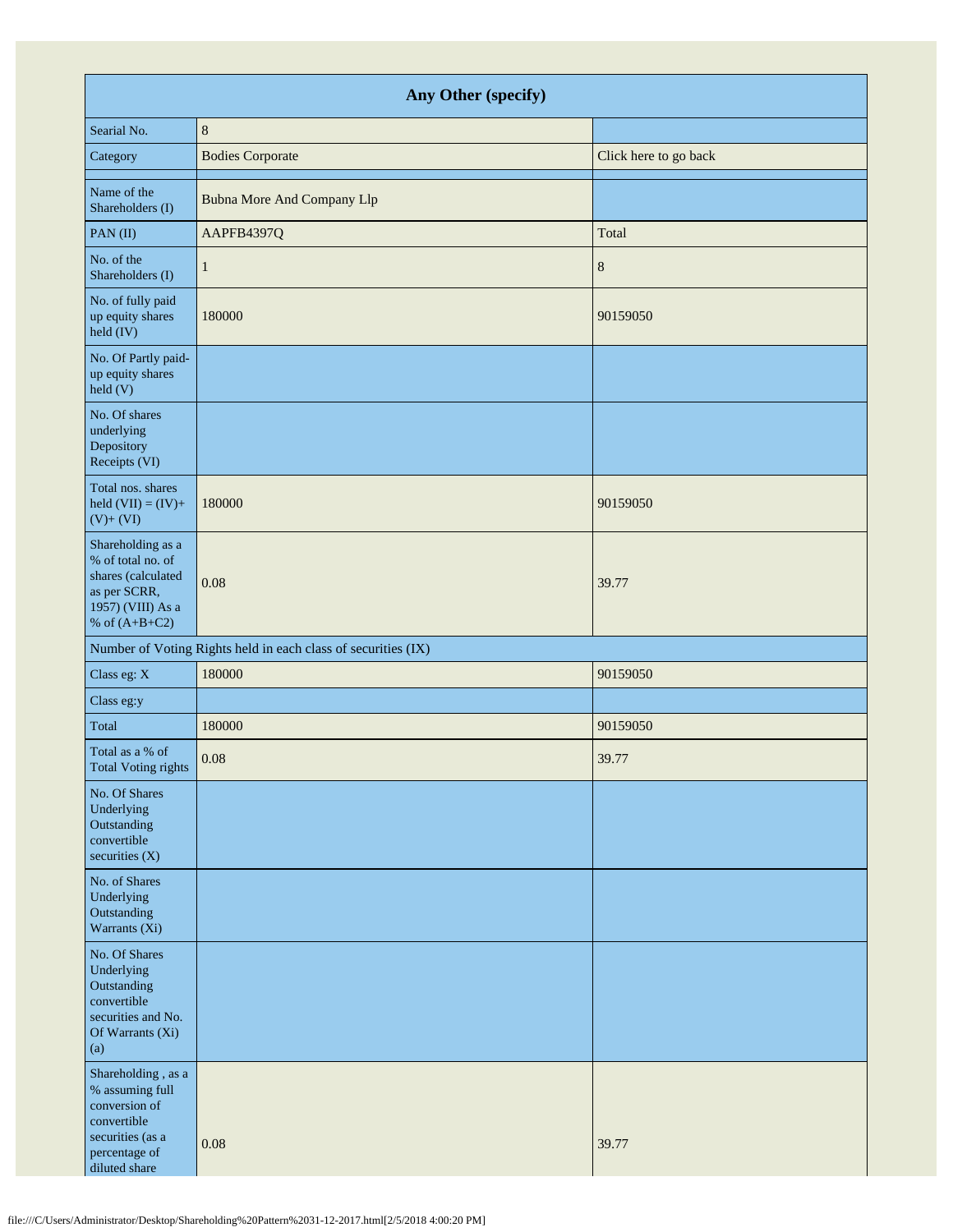| capital) (XI)=<br>$(VII)+(X)$ As a %<br>of $(A+B+C2)$                |                                  |          |  |  |  |  |  |  |
|----------------------------------------------------------------------|----------------------------------|----------|--|--|--|--|--|--|
|                                                                      | Number of Locked in shares (XII) |          |  |  |  |  |  |  |
| No. $(a)$                                                            |                                  |          |  |  |  |  |  |  |
| As a % of total<br>Shares held (b)                                   |                                  |          |  |  |  |  |  |  |
| Number of Shares pledged or otherwise encumbered (XIII)              |                                  |          |  |  |  |  |  |  |
| No. (a)                                                              |                                  |          |  |  |  |  |  |  |
| As a % of total<br>Shares held (b)                                   |                                  |          |  |  |  |  |  |  |
| Number of equity<br>shares held in<br>dematerialized<br>form $(XIV)$ | 180000                           | 90159050 |  |  |  |  |  |  |
| Reason for not<br>providing PAN                                      |                                  |          |  |  |  |  |  |  |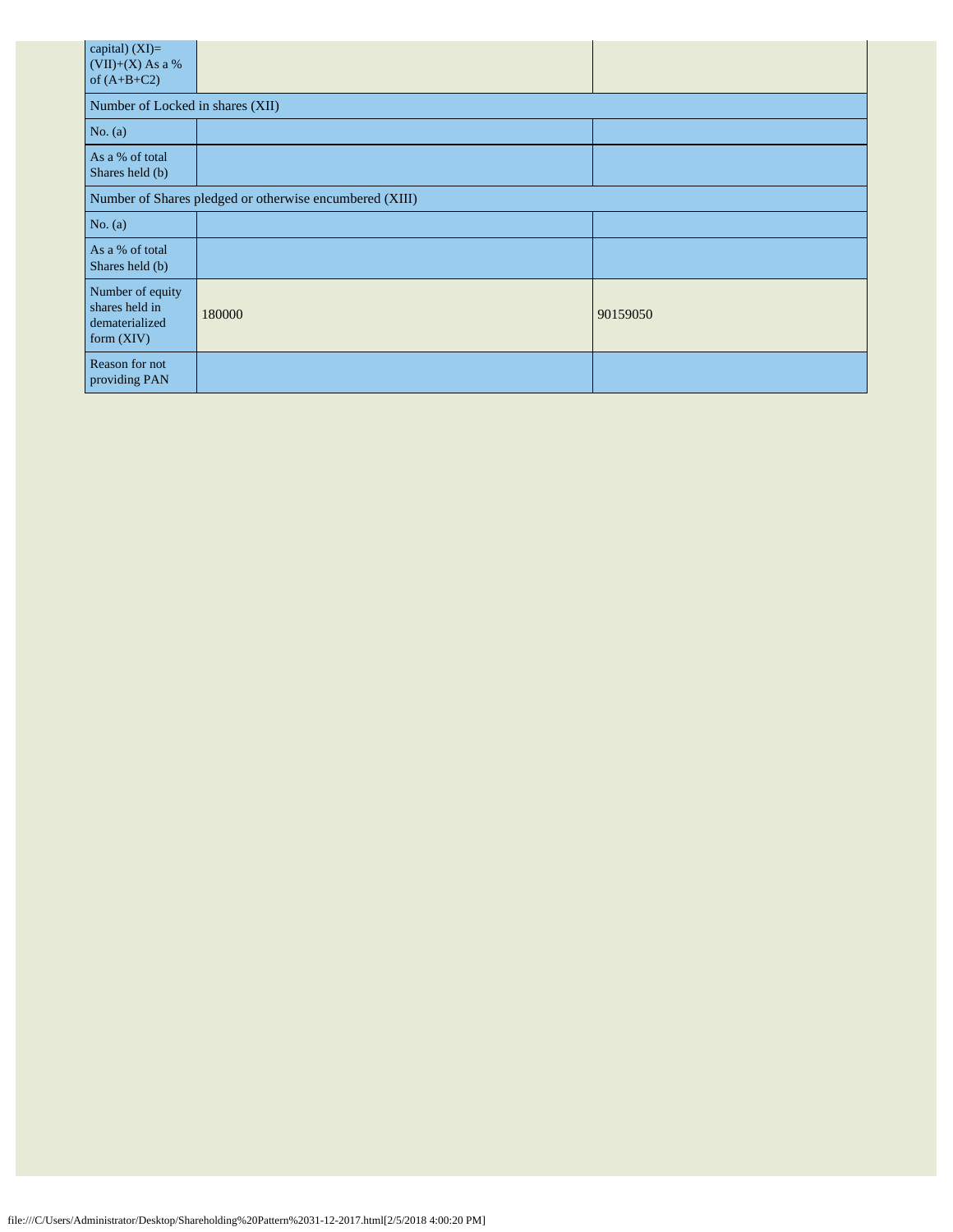| Any Other (specify)                                                                                                  |                |            |                      |                       |                                     |                       |                                               |
|----------------------------------------------------------------------------------------------------------------------|----------------|------------|----------------------|-----------------------|-------------------------------------|-----------------------|-----------------------------------------------|
| Searial No.                                                                                                          | $\mathbf{1}$   | $\sqrt{2}$ | 3                    | $\overline{4}$        | 5                                   | 6                     | $\sqrt{ }$                                    |
| Category                                                                                                             | <b>Trusts</b>  | <b>HUF</b> | Other                | $NRI - Non-$<br>Repat | Director or Director's<br>Relatives | $NRI - Non-$<br>Repat | Foreign Portfolio Investors<br>(Category III) |
| Category / More<br>than 1 percentage                                                                                 | Category       | Category   | Category             | Category              | Category                            | Category              | Category                                      |
| Name of the<br>Shareholders (I)                                                                                      |                |            | Foreign<br>Companies |                       |                                     |                       |                                               |
| PAN(II)                                                                                                              |                |            |                      |                       |                                     |                       |                                               |
| No. of the<br>Shareholders (I)                                                                                       | $\overline{2}$ | 681        | $\mathbf{1}$         | 164                   | $\overline{4}$                      | 377                   | 1                                             |
| No. of fully paid<br>up equity shares<br>held (IV)                                                                   | 14483          | 2099500    | 8750                 | 600070                | 1711416                             | 991705                | 3000                                          |
| No. Of Partly paid-<br>up equity shares<br>$\text{held}$ (V)                                                         |                |            |                      |                       |                                     |                       |                                               |
| No. Of shares<br>underlying<br>Depository<br>Receipts (VI)                                                           |                |            |                      |                       |                                     |                       |                                               |
| Total nos. shares<br>held $(VII) = (IV) +$<br>$(V)+(VI)$                                                             | 14483          | 2099500    | 8750                 | 600070                | 1711416                             | 991705                | 3000                                          |
| Shareholding as a<br>% of total no. of<br>shares (calculated<br>as per SCRR,<br>1957) (VIII) As a<br>% of $(A+B+C2)$ | 0.01           | 0.93       | $\boldsymbol{0}$     | 0.26                  | 0.75                                | 0.44                  | $\mathbf{0}$                                  |
| Number of Voting Rights held in each class of securities (IX)                                                        |                |            |                      |                       |                                     |                       |                                               |
| Class eg: X                                                                                                          | 14483          | 2099500    | 8750                 | 600070                | 1711416                             | 991705                | 3000                                          |
| Class eg:y                                                                                                           |                |            |                      |                       |                                     |                       |                                               |
| Total                                                                                                                | 14483          | 2099500    | 8750                 | 600070                | 1711416                             | 991705                | 3000                                          |
| Total as a % of<br><b>Total Voting rights</b>                                                                        | $0.01\,$       | 0.93       | $\boldsymbol{0}$     | 0.26                  | 0.75                                | 0.44                  | $\boldsymbol{0}$                              |
| No. Of Shares<br>Underlying<br>Outstanding<br>convertible<br>securities (X)                                          |                |            |                      |                       |                                     |                       |                                               |
| No. of Shares<br>Underlying<br>Outstanding<br>Warrants (Xi)                                                          |                |            |                      |                       |                                     |                       |                                               |
| No. Of Shares<br>Underlying<br>Outstanding<br>convertible<br>securities and No.<br>Of Warrants (Xi)<br>(a)           |                |            |                      |                       |                                     |                       |                                               |
| Shareholding, as a<br>% assuming full<br>conversion of<br>convertible                                                |                |            |                      |                       |                                     |                       |                                               |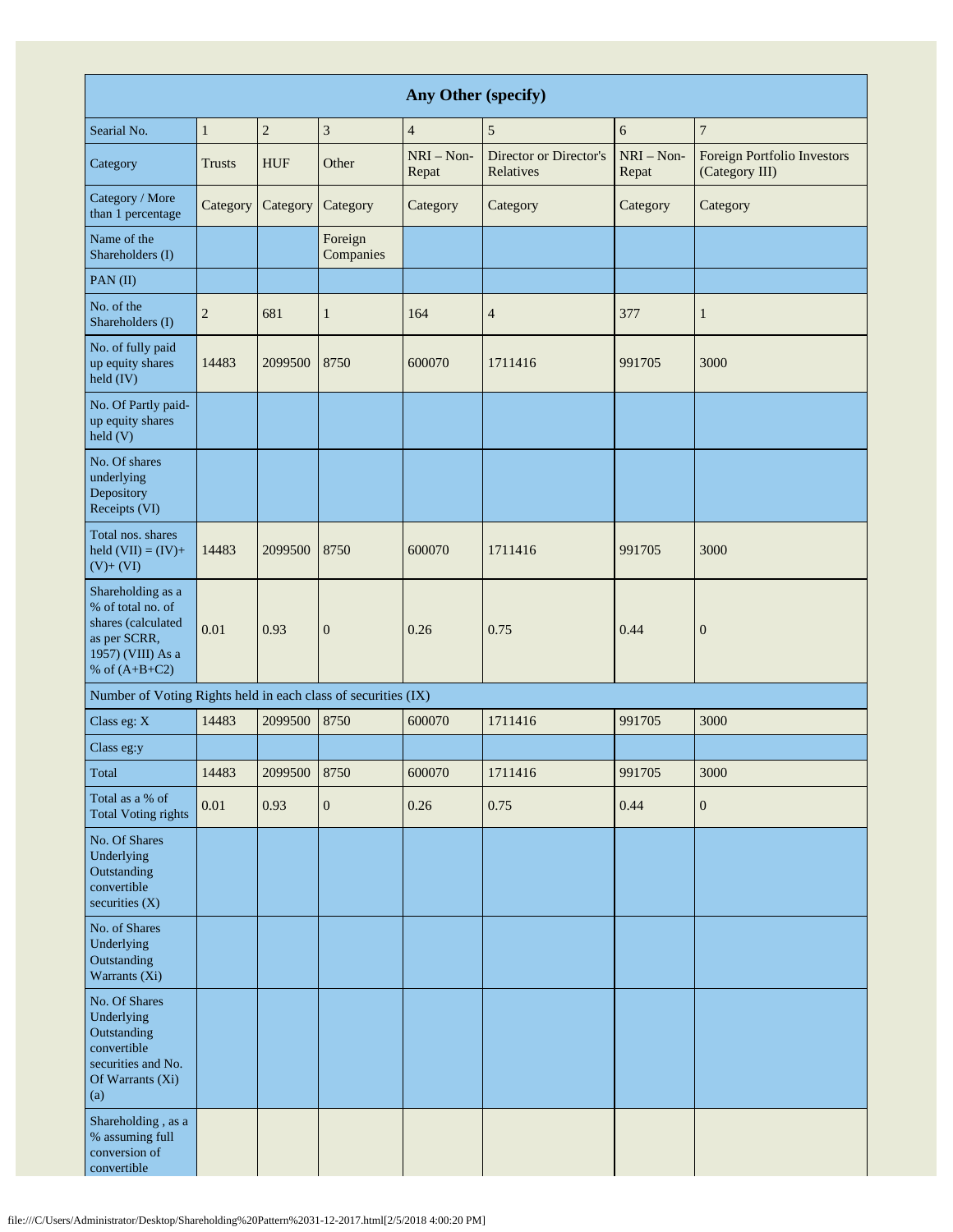| securities (as a<br>percentage of<br>diluted share<br>capital) (XI)=<br>$(VII)+(X)$ As a %<br>of $(A+B+C2)$ | 0.01  | 0.93    | $\mathbf{0}$ | 0.26   | 0.75    | 0.44   | $\overline{0}$ |
|-------------------------------------------------------------------------------------------------------------|-------|---------|--------------|--------|---------|--------|----------------|
| Number of Locked in shares (XII)                                                                            |       |         |              |        |         |        |                |
| No. $(a)$                                                                                                   |       |         |              |        |         |        |                |
| As a % of total<br>Shares held (b)                                                                          |       |         |              |        |         |        |                |
| Number of equity<br>shares held in<br>dematerialized<br>form $(XIV)$                                        | 14483 | 2099500 | $\Omega$     | 600070 | 1711416 | 991705 | 3000           |
| Reason for not providing PAN                                                                                |       |         |              |        |         |        |                |
| Reason for not<br>providing PAN                                                                             |       |         |              |        |         |        |                |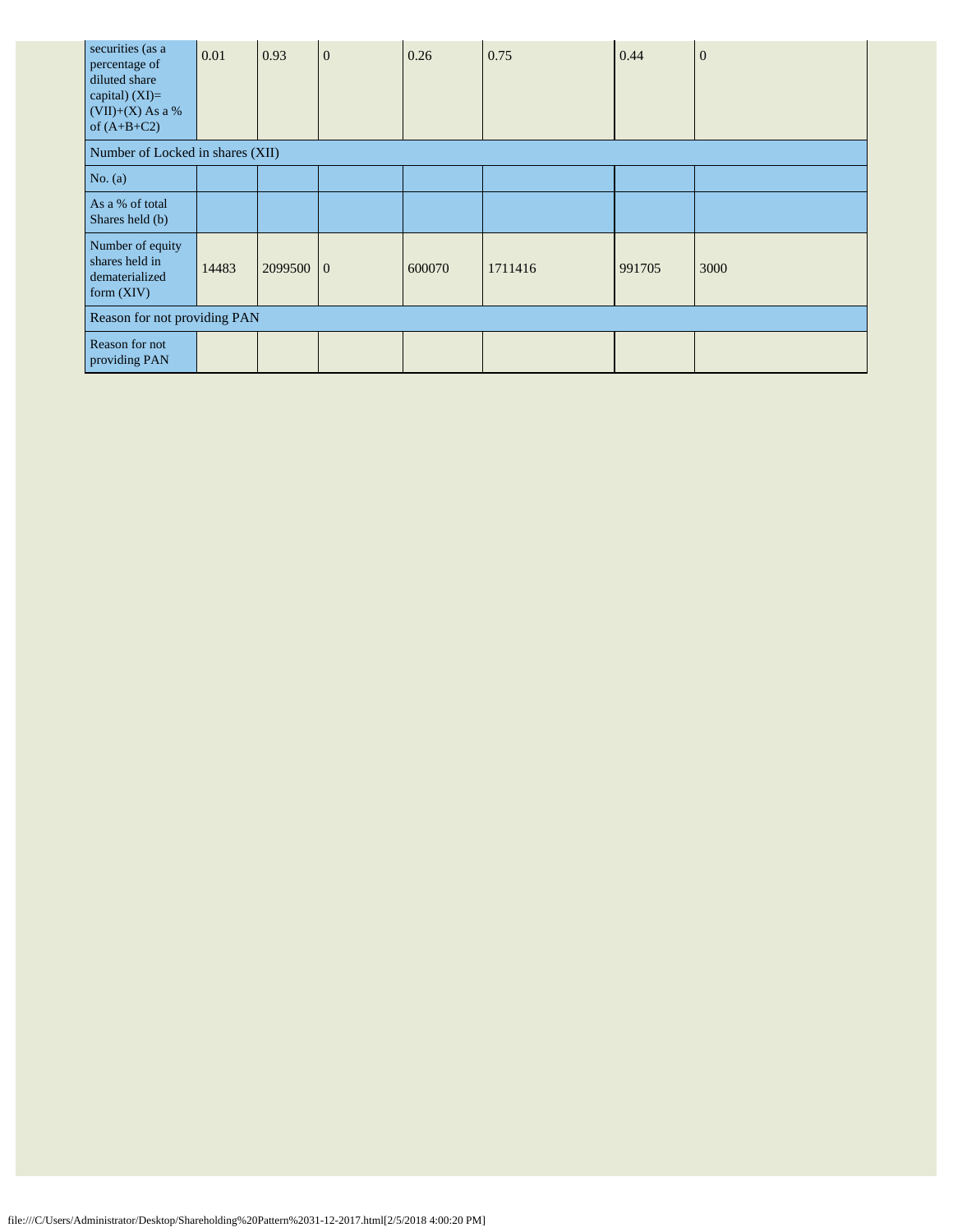| Any Other (specify)                                                                                                  |                                                               |                         |                                        |                       |  |  |  |
|----------------------------------------------------------------------------------------------------------------------|---------------------------------------------------------------|-------------------------|----------------------------------------|-----------------------|--|--|--|
| Searial No.                                                                                                          | $\,8\,$                                                       | $\overline{9}$          | 10                                     |                       |  |  |  |
| Category                                                                                                             | <b>Clearing Members</b>                                       | <b>Bodies Corporate</b> | <b>Bodies Corporate</b>                |                       |  |  |  |
| Category / More<br>than 1 percentage                                                                                 | Category                                                      | Category                | More than 1 percentage of shareholding |                       |  |  |  |
| Name of the<br>Shareholders (I)                                                                                      |                                                               |                         | Gannon Dunkerley And Co., Limited      | Click here to go back |  |  |  |
| PAN(II)                                                                                                              |                                                               |                         | AAACG1846P                             | Total                 |  |  |  |
| No. of the<br>Shareholders (I)                                                                                       | 156                                                           | 250                     | $\mathbf{1}$                           | 1636                  |  |  |  |
| No. of fully paid<br>up equity shares<br>held (IV)                                                                   | 737258                                                        | 10979782                | 4200750                                | 17145964              |  |  |  |
| No. Of Partly paid-<br>up equity shares<br>held (V)                                                                  |                                                               |                         |                                        |                       |  |  |  |
| No. Of shares<br>underlying<br>Depository<br>Receipts (VI)                                                           |                                                               |                         |                                        |                       |  |  |  |
| Total nos. shares<br>held $(VII) = (IV) +$<br>$(V)+(VI)$                                                             | 737258                                                        | 10979782                | 4200750                                | 17145964              |  |  |  |
| Shareholding as a<br>% of total no. of<br>shares (calculated<br>as per SCRR,<br>1957) (VIII) As a<br>% of $(A+B+C2)$ | 0.33                                                          | 4.84                    | 1.85                                   | 7.56                  |  |  |  |
|                                                                                                                      | Number of Voting Rights held in each class of securities (IX) |                         |                                        |                       |  |  |  |
| Class eg: X                                                                                                          | 737258                                                        | 10979782                | 4200750                                | 17145964              |  |  |  |
| Class eg:y                                                                                                           |                                                               |                         |                                        |                       |  |  |  |
| Total                                                                                                                | 737258                                                        | 10979782                | 4200750                                | 17145964              |  |  |  |
| Total as a % of<br><b>Total Voting rights</b>                                                                        | 0.33                                                          | 4.84                    | 1.85                                   | 7.56                  |  |  |  |
| No. Of Shares<br>Underlying<br>Outstanding<br>convertible<br>securities (X)                                          |                                                               |                         |                                        |                       |  |  |  |
| No. of Shares<br>Underlying<br>Outstanding<br>Warrants (Xi)                                                          |                                                               |                         |                                        |                       |  |  |  |
| No. Of Shares<br>Underlying<br>Outstanding<br>convertible<br>securities and No.<br>Of Warrants (Xi)<br>(a)           |                                                               |                         |                                        |                       |  |  |  |
| Shareholding, as a<br>% assuming full<br>conversion of<br>convertible<br>securities (as a                            |                                                               |                         |                                        |                       |  |  |  |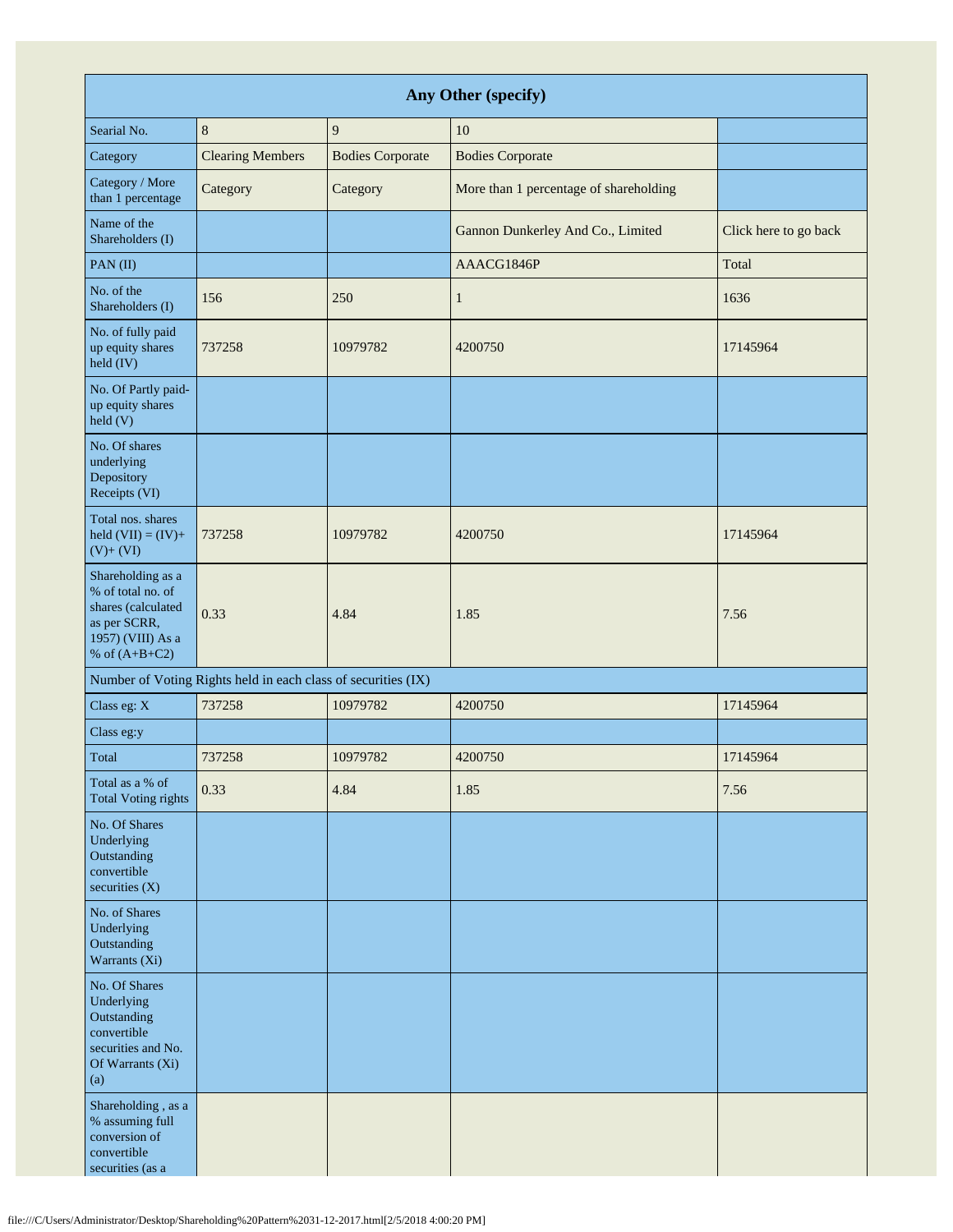| percentage of<br>diluted share<br>capital) (XI)=<br>$(VII)+(X)$ As a %<br>of $(A+B+C2)$ | 0.33   | 4.84     | 1.85    | 7.56     |  |  |
|-----------------------------------------------------------------------------------------|--------|----------|---------|----------|--|--|
| Number of Locked in shares (XII)                                                        |        |          |         |          |  |  |
| No. $(a)$                                                                               |        |          |         |          |  |  |
| As a % of total<br>Shares held (b)                                                      |        |          |         |          |  |  |
| Number of equity<br>shares held in<br>dematerialized<br>form $(XIV)$                    | 737258 | 10974912 | 4200750 | 17132344 |  |  |
| Reason for not providing PAN                                                            |        |          |         |          |  |  |
| Reason for not<br>providing PAN                                                         |        |          |         |          |  |  |